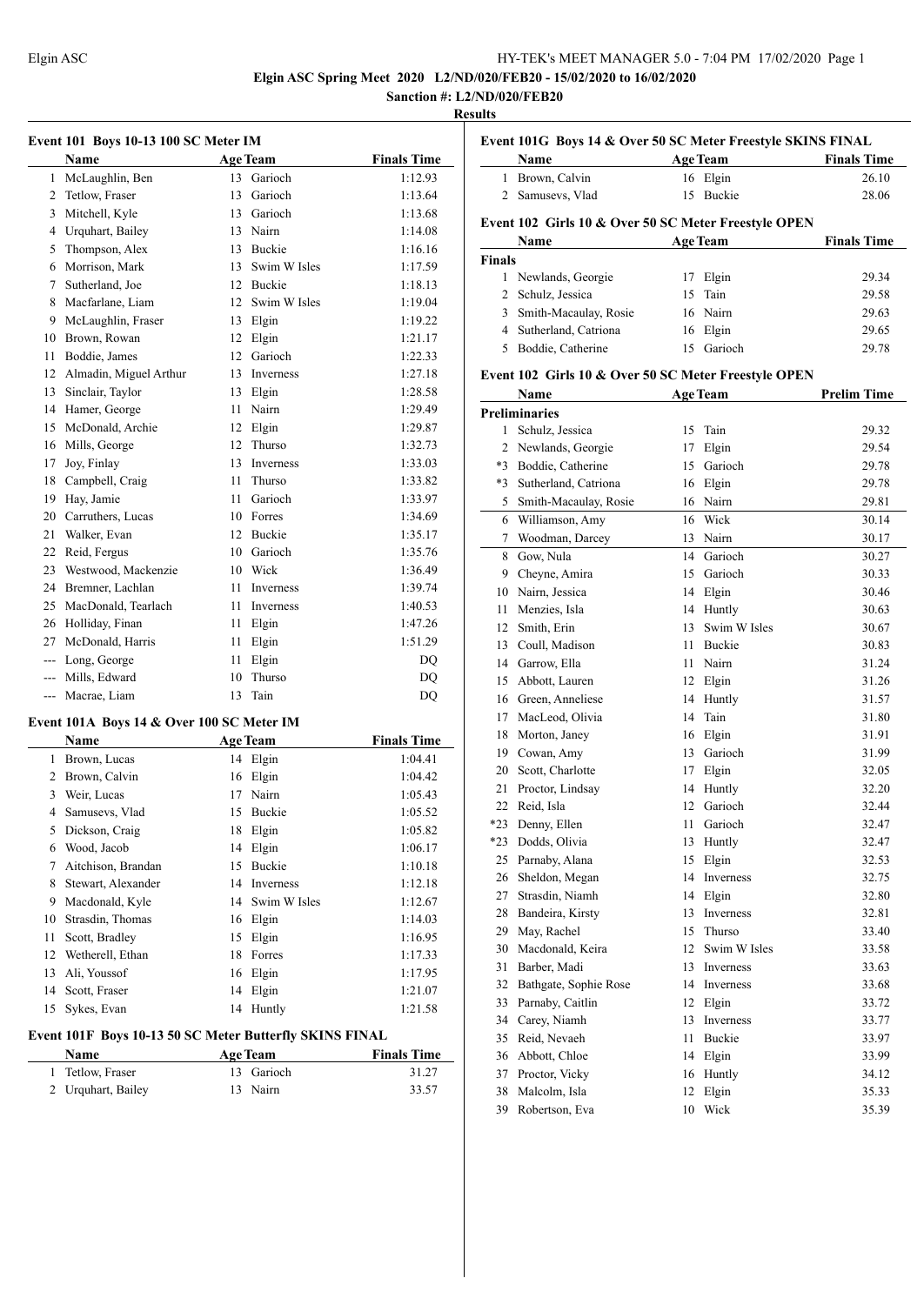# **Elgin ASC Spring Meet 2020 L2/ND/020/FEB20 - 15/02/2020 to 16/02/2020 Sanction #: L2/ND/020/FEB20**

# **Results**

|               | Preliminaries  (Event 102 Girls 10 & Over 50 SC Meter Freestyle OPE<br>Name |      | <b>Age Team</b> | <b>Prelim Time</b> |
|---------------|-----------------------------------------------------------------------------|------|-----------------|--------------------|
|               | 40 Beaumont, Jesseka                                                        |      | 13 Garioch      | 35.65              |
|               | 41 MacPherson, Jessica                                                      |      | 12 Nairn        | 35.87              |
|               | 42 Cowan, Rebecca                                                           |      | 11 Garioch      | 36.11              |
|               |                                                                             |      |                 |                    |
|               | Event 103 Boys 10 & Under 50 SC Meter Backstroke<br>Name                    |      | <b>Age Team</b> | <b>Finals Time</b> |
|               | 1 Reid, Fergus                                                              |      | 10 Garioch      | 42.44              |
|               | 2 Westwood, Mackenzie                                                       |      | 10 Wick         | 42.94              |
|               | 3 Carruthers, Lucas                                                         |      | 10 Forres       | 44.69              |
|               | 4 Mills, Edward                                                             |      | 10 Thurso       | 44.99              |
|               | 5 Burt, Lewis                                                               |      | 10 Inverness    | 48.12              |
|               | 6 Sheldon, Joe                                                              |      | 9 Inverness     | 48.19              |
|               | 7 Tetlow, Blair                                                             |      | 8 Garioch       | 51.23              |
| 8             | Paterson, Ryan                                                              |      | 10 Forres       | 51.39              |
|               | --- Borejszo, Sambor                                                        |      | 10 Inverness    | DQ                 |
|               | --- Ross, Euan                                                              | 9    | Forres          | DQ                 |
|               |                                                                             |      |                 |                    |
|               | Event 103 Boys 11-12 50 SC Meter Backstroke                                 |      |                 |                    |
|               | Name                                                                        |      | <b>Age Team</b> | <b>Finals Time</b> |
|               | 1 Brown, Rowan                                                              |      | 12 Elgin        | 36.95              |
|               | 2 Boddie, James                                                             |      | 12 Garioch      | 37.58              |
|               | 3 Sutherland, Joe                                                           |      | 12 Buckie       | 38.20              |
|               | 4 Campbell, Ryan                                                            |      | 12 Swim W Isles | 39.09              |
|               | 5 Hamer, George                                                             |      | 11 Nairn        | 39.97              |
|               | 6 Hay, Jamie                                                                | 11 - | Garioch         | 41.72              |
|               | 7 Macleod, Louie                                                            |      | 12 Tain         | 44.40              |
|               | 8 Robertson, Cody                                                           | 11   | Buckie          | 44.46              |
|               | 9 Walker, Evan                                                              |      | 12 Buckie       | 45.75              |
|               | 10 MacDonald, Tearlach                                                      |      | 11 Inverness    | 46.28              |
| 11            | Bremner, Lachlan                                                            | 11   | Inverness       | 47.36              |
|               | 12 Coull, Luke                                                              | 11   | Buckie          | 52.37              |
|               | --- Long, Harry                                                             | 11   | Elgin           | DQ                 |
|               | --- Macfarlane, Liam                                                        |      | 12 Swim W Isles | DQ                 |
|               | Event 103 Boys 13-14 50 SC Meter Backstroke                                 |      |                 |                    |
|               | Name                                                                        |      | <b>Age Team</b> | <b>Finals Time</b> |
| 1             | Brown, Lucas                                                                |      | 14 Elgin        | 29.42              |
|               | 2 Thompson, Alex                                                            |      | 13 Buckie       | 33.01              |
| 3             | Macdonald, Kyle                                                             | 14   | Swim W Isles    | 34.01              |
|               | 4 Ritchie, Marcus                                                           | 14   | Tain            | 34.88              |
|               | 5 Urquhart, Bailey                                                          | 13   | Nairn           | 35.30              |
|               | 6 Tetlow, Fraser                                                            | 13   | Garioch         | 35.49              |
|               | 7 Mitchell, Kyle                                                            | 13   | Garioch         | 35.61              |
|               | 8 McLaughlin, Fraser                                                        |      | 13 Elgin        | 35.97              |
| 9.            | Sykes, Evan                                                                 |      | 14 Huntly       | 36.72              |
|               | 10 McLaughlin, Ben                                                          |      | 13 Garioch      | 36.83              |
| 11            | Morrison, Mark                                                              | 13   | Swim W Isles    | 38.51              |
|               | 12 Sinclair, Taylor                                                         | 13   | Elgin           | 38.94              |
| 13            | Joy, Finlay                                                                 | 13   | Inverness       | 43.87              |
| $\frac{1}{2}$ | Morrison, Dylan                                                             | 13   | Inverness       | DQ                 |
|               | Event 103 Boys 15 & Over 50 SC Meter Backstroke                             |      |                 |                    |
|               | Name                                                                        |      | <b>Age Team</b> | <b>Finals Time</b> |
| 1             | Brown, Calvin                                                               |      | 16 Elgin        | 30.81              |
| 2             | Stevens, Craig                                                              |      | 15 Forres       | 31.66              |

Aitchison, Brandan 15 Buckie 34.33

| uns                                                |                 |    |                 |                    |  |  |  |  |
|----------------------------------------------------|-----------------|----|-----------------|--------------------|--|--|--|--|
| $---$                                              | Weir, Lucas     | 17 | Nairn           | DO                 |  |  |  |  |
|                                                    | Dickson, Craig  | 18 | Elgin           | DO                 |  |  |  |  |
| Event 104 Girls 10 & Under 100 SC Meter Backstroke |                 |    |                 |                    |  |  |  |  |
|                                                    | Name            |    | <b>Age Team</b> | <b>Finals Time</b> |  |  |  |  |
| 1                                                  | Forbes, Payton  | 10 | <b>Buckie</b>   | 1:27.89            |  |  |  |  |
| 2                                                  | McLean, Amelie  | 10 | Huntly          | 1:29.97            |  |  |  |  |
| 3                                                  | Powell, Grace   | 10 | Forres          | 1:31.86            |  |  |  |  |
| 4                                                  | Fraser, Olivia  | 10 | Garioch         | 1:33.47            |  |  |  |  |
| 5                                                  | Robertson, Eva  | 10 | Wick            | 1:35.31            |  |  |  |  |
| 6                                                  | Sykes, Phoebe   | 10 | Huntly          | 1:39.38            |  |  |  |  |
| 7                                                  | Walker, Laila   | 10 | <b>Buckie</b>   | 1:40.01            |  |  |  |  |
| 8                                                  | Tweedie, Katy   | 10 | Garioch         | 1:45.73            |  |  |  |  |
| 9                                                  | Proctor, Sam    | 10 | Huntly          | 1:47.47            |  |  |  |  |
| 10                                                 | Luce, Ava       | 10 | Elgin           | 1:54.09            |  |  |  |  |
| $---$                                              | Lumsden, Hannah | 10 | Huntly          | DO                 |  |  |  |  |
|                                                    | Mitchell, Lucy  | 9  | Garioch         | DO                 |  |  |  |  |
|                                                    | Russell, Millie | 10 | Elgin           | DQ                 |  |  |  |  |

# **Event 104 Girls 11-12 100 SC Meter Backstroke**

| Name                 |    |               | <b>Finals Time</b> |
|----------------------|----|---------------|--------------------|
| Powell, Jessica      | 12 | Forres        | 1:19.07            |
| Coull, Madison       | 11 | Buckie        | 1:19.48            |
| Thomas, Abigail      | 11 | Nairn         | 1:19.75            |
| Wheeler, Harriett    | 12 | Forres        | 1:21.30            |
| Manson, Beth         | 12 | Elgin         | 1:21.77            |
| Cruickshank, Elspet  | 12 | Huntly        | 1:22.56            |
| Denny, Ellen         | 11 | Garioch       | 1:22.70            |
| Garrow, Ella         | 11 | Nairn         | 1:25.07            |
| Mackay, Olivia       | 12 | Thurso        | 1:25.47            |
| Abbott, Lauren       | 12 | Elgin         | 1:25.87            |
| Reid, Isla           | 12 | Garioch       | 1:26.43            |
| Macdonald, Keira     | 12 | Swim W Isles  | 1:26.52            |
| Reid, Nevaeh         | 11 | <b>Buckie</b> | 1:27.47            |
| Thomson, Molly       | 11 | Forres        | 1:27.54            |
| Parnaby, Caitlin     | 12 | Elgin         | 1:27.78            |
| Mackay, Megan        | 12 | Thurso        | 1:27.87            |
| MacKinnon, Isla      | 12 | Inverness     | 1:29.41            |
| MacPherson, Jessica  | 12 | Nairn         | 1:30.62            |
| Maclennan, Eilidh    | 11 | Nairn         | 1:31.30            |
| Schulz, Annabelle    | 12 | Nairn         | 1:31.36            |
| Gillespie, Rachael   | 12 | Nairn         | 1:31.37            |
| May, Shannon         | 12 | Thurso        | 1:31.90            |
| Yong, Isabelle       | 11 | Garioch       | 1:32.55            |
| Craigie, Chloe       | 12 | Thurso        | 1:32.85            |
| Robertson, Ruby      | 11 | <b>Buckie</b> | 1:32.87            |
| Baikie, Kati         | 12 | Wick          | 1:34.19            |
| Findlater, Anwen     | 12 | Huntly        | 1:34.89            |
| Tetlow, Ellie        | 11 | Garioch       | 1:34.97            |
| Cowan, Rebecca       | 11 | Garioch       | 1:35.91            |
| Hughes, Morgan       | 12 | Elgin         | 1:36.49            |
| Ali, Mai             | 12 | Elgin         | 1:38.39            |
| Macmillan, Isla      | 11 | Elgin         | 1:38.74            |
| Bathgate, Abbie      | 11 | Inverness     | 1:38.88            |
| McWilliam, Elizabeth | 11 | Garioch       | 1:40.52            |
| Malcolm, Isla        | 12 | Elgin         | 1:42.24            |
| Walkingshaw, Esme    | 12 | Elgin         | 1:42.38            |
|                      |    |               | <b>Age Team</b>    |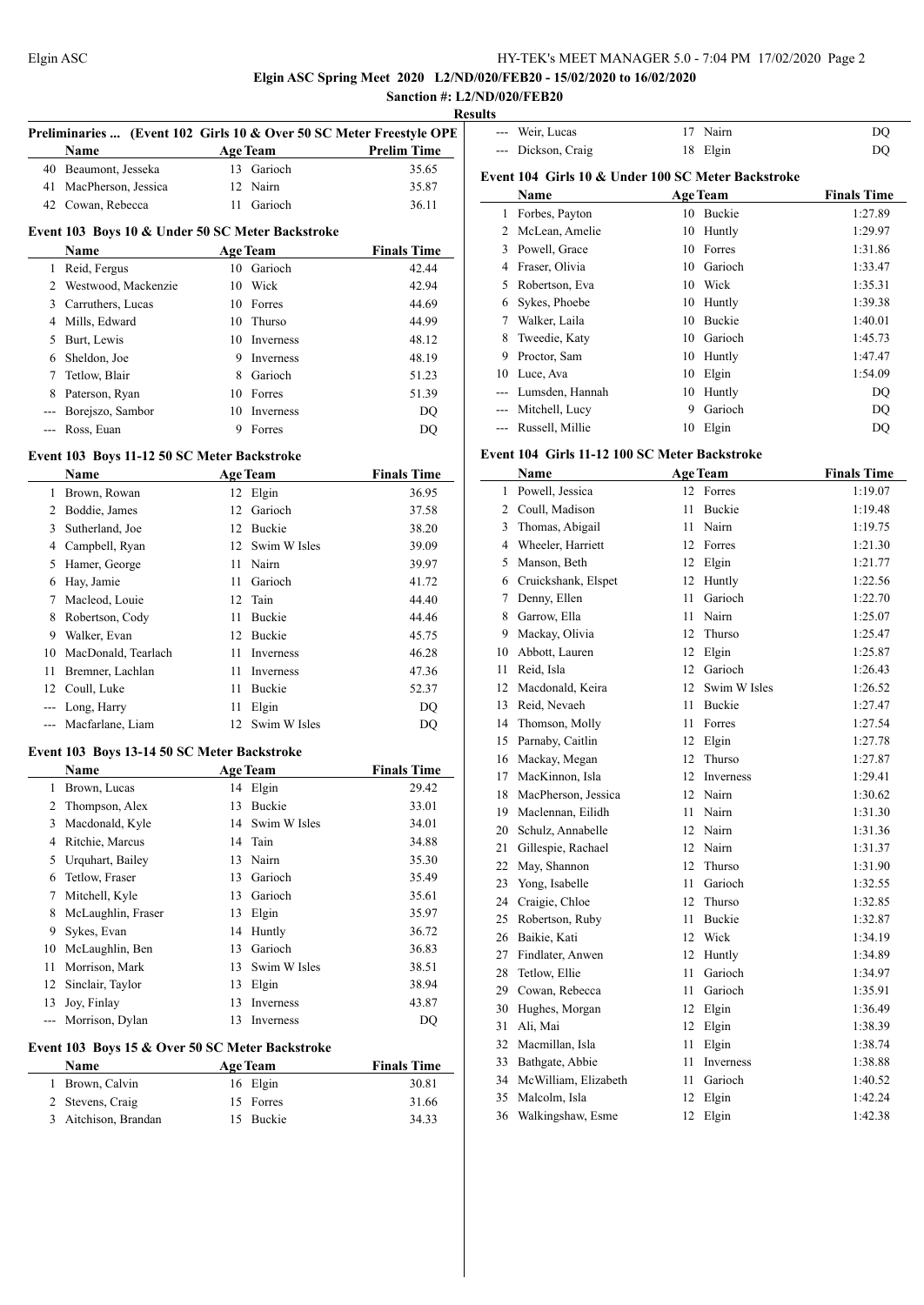**Elgin ASC Spring Meet 2020 L2/ND/020/FEB20 - 15/02/2020 to 16/02/2020**

#### **Sanction #: L2/ND/020/FEB20 Results**

 $\overline{\phantom{a}}$ 

|                | (Event 104 Girls 11-12 100 SC Meter Backstroke)<br>Name |    | Age Team        | <b>Finals Time</b> |
|----------------|---------------------------------------------------------|----|-----------------|--------------------|
| 37             | Pyett, Rebekah                                          | 11 | Elgin           | 1:54.73            |
|                | --- MacDonald, Gwen                                     | 11 | Garioch         | DQ                 |
|                | --- West, Mia                                           |    | 11 Garioch      | DQ                 |
|                | --- Macdougall, Maya-Emily                              |    | 11 Elgin        | DQ                 |
|                | Event 104 Girls 13-14 100 SC Meter Backstroke           |    |                 |                    |
|                | <b>Name</b>                                             |    | <b>Age Team</b> | <b>Finals Time</b> |
|                | 1 Cheshire, Maya                                        |    | 13 Elgin        | 1:10.72            |
| 2              | Johnston, Lilly                                         |    | 14 Elgin        | 1:11.17            |
| 3              | Nairn, Jessica                                          |    | 14 Elgin        | 1:13.24            |
|                | 4 Gow, Nula                                             |    | 14 Garioch      | 1:13.78            |
|                | 5 Woodman, Darcey                                       |    | 13 Nairn        | 1:19.12            |
|                | 6 Cowan, Amy                                            |    | 13 Garioch      | 1:20.53            |
| 7              | Smith, Erin                                             |    | 13 Swim W Isles | 1:21.01            |
| 8              | Proctor, Lindsay                                        |    | 14 Huntly       | 1:21.87            |
| 9              | Bain, Keira                                             |    | 13 Thurso       | 1:22.01            |
|                | 10 Coull, Isla                                          |    | 14 Buckie       | 1:24.34            |
| 11             | Bathgate, Sophie Rose                                   |    | 14 Inverness    | 1:26.13            |
| 12             | Wood, Chloe                                             |    | 13 Huntly       | 1:26.78            |
| 13             | Lang, Chelsea                                           |    | 13 Buckie       | 1:26.99            |
| 14             | Sheldon, Megan                                          |    | 14 Inverness    | 1:27.71            |
| 15             | Barber, Madi                                            |    | 13 Inverness    | 1:28.20            |
| 16             | Carey, Niamh                                            |    | 13 Inverness    | 1:28.57            |
| 17             | Green, Anneliese                                        |    | 14 Huntly       | 1:33.66            |
| 18             | Ali, Alia                                               |    | 14 Elgin        | 1:33.77            |
| 19             | Houston, Abbie                                          |    | 13 Inverness    | 1:38.31            |
| 20             | Beaumont, Jesseka                                       |    | 13 Garioch      | 1:41.77            |
| 21             | Murdoch, Ellie                                          | 13 | Elgin           | 1:50.83            |
|                | --- Hamer, Emily                                        | 13 | Nairn           | DQ                 |
|                | Event 104 Girls 15 & Over 100 SC Meter Backstroke       |    |                 |                    |
|                | Name                                                    |    | <b>Age Team</b> | <b>Finals Time</b> |
|                | 1 Boddie, Catherine                                     |    | 15 Garioch      | 1:10.47            |
| $\overline{2}$ | Sutherland, Catriona                                    |    | 16 Elgin        | 1:10.68            |
| 3              | Cheyne, Amira                                           |    | 15 Garioch      | 1:13.13            |
| 4              | Leonard, Eve                                            |    | 16 Elgin        | 1:15.22            |
| 5              | Parnaby, Alana                                          | 15 | Elgin           | 1:17.56            |
| 6              | Morton, Janey                                           | 16 | Elgin           | 1:18.27            |
| 7              | Gallacher, Alana                                        | 15 | Forres          | 1:19.53            |
| 8              | Williamson, Amy                                         | 16 | Wick            | 1:19.57            |
| 9              | Murray, Erin                                            | 16 | Buckie          | 1:23.34            |
| 10             | Scott, Charlotte                                        | 17 | Elgin           | 1:25.87            |
| 11             | Proctor, Vicky                                          | 16 | Huntly          | 1:26.14            |
|                |                                                         |    |                 |                    |

# **Event 105 Boys 11-12 200 SC Meter Butterfly**

| <b>Name</b>        | <b>Age Team</b> | <b>Finals Time</b> |
|--------------------|-----------------|--------------------|
| 1 Sutherland, Joe  | 12 Buckie       | 2:57.70            |
| 2 Macfarlane, Liam | 12 Swim W Isles | 2:59.88            |
| 3 Boddie, James    | 12 Garioch      | 3:13.50            |

# **Event 105 Boys 13-14 200 SC Meter Butterfly**

| <b>Name</b>          | <b>Age Team</b> | <b>Finals Time</b> |
|----------------------|-----------------|--------------------|
| Wood, Jacob          | 14 Elgin        | 2:26.02            |
| 2 Brown, Lucas       | 14 Elgin        | 2:33.64            |
| 3 Morrison, Dylan    | 13 Inverness    | 3:10.17            |
| 4 McLaughlin, Fraser | 13 Elgin        | 3:10.25            |

| Event 105 Boys 15 & Over 200 SC Meter Butterfly |                  |                                                   |                    |  |  |
|-------------------------------------------------|------------------|---------------------------------------------------|--------------------|--|--|
|                                                 | Name             | <b>Age Team</b>                                   | <b>Finals Time</b> |  |  |
|                                                 | Samusevs, Vlad   | 15 Buckie                                         | 2:26.89            |  |  |
|                                                 | 2 Ali, Youssof   | 16 Elgin                                          | 3:14.18            |  |  |
|                                                 |                  | Event 106 Girls 10 & Under 200 SC Meter Freestyle |                    |  |  |
|                                                 | Name             | <b>Age Team</b>                                   | <b>Finals Time</b> |  |  |
| L                                               | Forbes, Payton   | <b>Buckie</b><br>10                               | 2:52.28            |  |  |
|                                                 | 2 McLean, Amelie | Huntly<br>10                                      | 2:56.75            |  |  |
|                                                 | Powell, Grace    | Forres                                            | 3:02.10            |  |  |

Walker, Laila 10 Buckie 3:09.22

#### **Event 106 Girls 11-12 200 SC Meter Freestyle**

|       | Name                |    | <b>Age Team</b> | <b>Finals Time</b> |
|-------|---------------------|----|-----------------|--------------------|
| 1     | Powell, Jessica     |    | 12 Forres       | 2:28.04            |
| 2     | Denny, Ellen        | 11 | Garioch         | 2:31.87            |
| 3     | Coull, Madison      | 11 | Buckie          | 2:33.79            |
| 4     | Garrow, Ella        | 11 | Nairn           | 2:37.08            |
| 5     | Macdonald, Keira    | 12 | Swim W Isles    | 2:40.51            |
| 6     | Reid, Isla          | 12 | Garioch         | 2:40.76            |
| 7     | Wheeler, Harriett   | 12 | Forres          | 2:42.77            |
| 8     | Reid, Nevaeh        | 11 | Buckie          | 2:47.45            |
| 9     | Parnaby, Caitlin    | 12 | Elgin           | 2:47.49            |
| 10    | Schulz, Annabelle   | 12 | Nairn           | 2:51.02            |
| 11    | Gillespie, Rachael  | 12 | Nairn           | 2:51.73            |
| 12    | MacPherson, Jessica | 12 | Nairn           | 2:52.96            |
| 13    | Cruickshank, Elspet | 12 | Huntly          | 2:52.99            |
| 14    | Manson, Beth        | 12 | Elgin           | 2:53.01            |
| 15    | Cowan, Rebecca      | 11 | Garioch         | 2:54.39            |
| 16    | Maclennan, Eilidh   | 11 | Nairn           | 2:57.80            |
| 17    | Abbott, Lauren      | 12 | Elgin           | 2:57.87            |
| 18    | Tetlow, Ellie       | 11 | Garioch         | 2:59.89            |
| 19    | Yong, Isabelle      | 11 | Garioch         | 3:07.90            |
| $---$ | Mackay, Olivia      | 12 | Thurso          | DQ                 |

#### **Event 106 Girls 13-14 200 SC Meter Freestyle**

|    | Name                  |    | <b>Age Team</b>  | <b>Finals Time</b> |
|----|-----------------------|----|------------------|--------------------|
| 1  | Ross, Eleanor         | 13 | Tain             | 2:16.25            |
| 2  | Gow, Nula             | 14 | Garioch          | 2:19.78            |
| 3  | Cheshire, Maya        | 13 | Elgin            | 2:20.97            |
| 4  | Nairn, Jessica        | 14 | Elgin            | 2:22.59            |
| 5  | Menzies, Isla         | 14 | Huntly           | 2:30.82            |
| 6  | Cowan, Amy            | 13 | Garioch          | 2:36.83            |
| 7  | McNally, Shannon      | 14 | Forres           | 2:37.76            |
| 8  | Hamer, Emily          | 13 | Nairn            | 2:41.49            |
| 9  | Coull, Isla           | 14 | <b>Buckie</b>    | 2:41.65            |
| 10 | Bain, Keira           | 13 | Thurso           | 2:41.83            |
| 11 | Bathgate, Sophie Rose | 14 | <b>Inverness</b> | 2:44.38            |
| 12 | Dodds, Olivia         | 13 | Huntly           | 2:44.46            |
| 13 | Carey, Niamh          | 13 | <b>Inverness</b> | 2:44.83            |
| 14 | Proctor, Lindsay      | 14 | Huntly           | 2:44.98            |
| 15 | Strasdin, Niamh       | 14 | Elgin            | 2:46.15            |
| 16 | Green, Anneliese      | 14 | Huntly           | 2:48.61            |
| 17 | Wood, Chloe           | 13 | Huntly           | 2:49.99            |
| 18 | Abbott, Chloe         | 14 | Elgin            | 2:54.65            |
| 19 | Lang, Chelsea         | 13 | Buckie           | 2:54.69            |
| 20 | Long, Abigail         | 14 | Elgin            | 2:54.73            |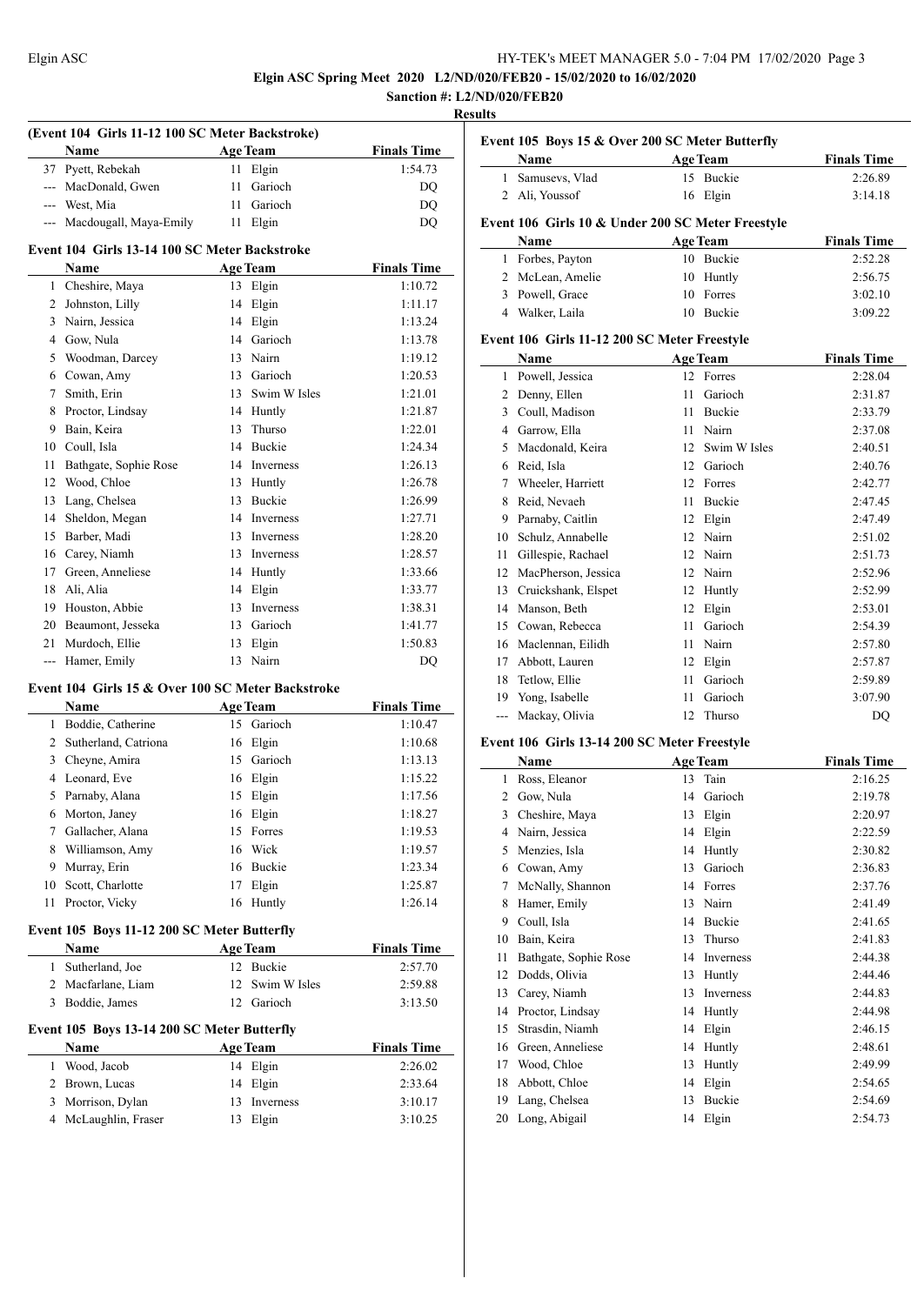**(Event 106 Girls 13-14 200 SC Meter Freestyle)**

#### Elgin ASC HY-TEK's MEET MANAGER 5.0 - 7:04 PM 17/02/2020 Page 4

# **Elgin ASC Spring Meet 2020 L2/ND/020/FEB20 - 15/02/2020 to 16/02/2020**

#### **Sanction #: L2/ND/020/FEB20 Results**

 $\overline{\phantom{0}}$ 

 $\overline{a}$ 

|    | Name                                                |    | <b>Age Team</b> | <b>Finals Time</b> |
|----|-----------------------------------------------------|----|-----------------|--------------------|
| 21 | Barber, Madi                                        | 13 | Inverness       | 2:55.70            |
| 22 | Sheldon, Megan                                      | 14 | Inverness       | 2:57.96            |
| 23 | Beaumont, Jesseka                                   | 13 | Garioch         | 3:04.96            |
|    |                                                     |    |                 |                    |
|    | Event 106 Girls 15 & Over 200 SC Meter Freestyle    |    |                 |                    |
|    | Name                                                |    | <b>Age Team</b> | <b>Finals Time</b> |
| 1  | Schulz, Jessica                                     |    | 15 Tain         | 2:18.40            |
| 2  | Boddie, Catherine                                   | 15 | Garioch         | 2:19.37            |
| 3  | Smith-Macaulay, Rosie                               | 16 | Nairn           | 2:22.86            |
|    | 4 Sutherland, Catriona                              | 16 | Elgin           | 2:23.47            |
|    | 5 Cheyne, Amira                                     | 15 | Garioch         | 2:24.69            |
|    | 6 Williamson, Amy                                   | 16 | Wick            | 2:26.00            |
| 7  | Newlands, Georgie                                   | 17 | Elgin           | 2:28.21            |
| 8  | Morton, Janey                                       | 16 | Elgin           | 2:29.92            |
| 9  | May, Rachel                                         | 15 | Thurso          | 2:33.62            |
| 10 | Parnaby, Alana                                      | 15 | Elgin           | 2:39.13            |
| 11 | Proctor, Vicky                                      | 16 | Huntly          | 2:50.87            |
|    | 12 Scott, Charlotte                                 | 17 | Elgin           | 3:00.53            |
|    | Event 107 Boys 10 & Under 100 SC Meter Breaststroke |    |                 |                    |
|    | Name                                                |    | <b>Age Team</b> | <b>Finals Time</b> |
| 1  | Reid, Fergus                                        | 10 | Garioch         | 1:46.26            |
| 2  | Ross, Euan                                          | 9  | Forres          | 2:04.31            |
| 3  | Paterson, Ryan                                      |    | 10 Forres       | 2:09.94            |
|    |                                                     |    |                 |                    |
|    | Event 107 Boys 11-12 100 SC Meter Breaststroke      |    |                 |                    |
|    | Name                                                |    | <b>Age Team</b> | <b>Finals Time</b> |
| 1  | Sutherland, Joe                                     | 12 | 12 Buckie       | 1:29.47            |
|    | 2 Campbell, Ryan                                    |    | Swim W Isles    | 1:33.77            |
| 3  | Macfarlane, Liam                                    |    | 12 Swim W Isles | 1:34.69            |
|    | 4 Brown, Rowan                                      |    | 12 Elgin        | 1:35.51            |
| 5  | Boddie, James                                       |    | 12 Garioch      | 1:39.22            |
|    | 6 Hamer, George                                     | 11 | Nairn           | 1:42.57            |
| 7  | Paterson, Lewis                                     |    | 12 Forres       | 1:45.14            |
| 8  | McDonald, Archie                                    |    | 12 Elgin        | 1:45.16            |
| 9  | Walker, Evan                                        |    | 12 Buckie       | 1:46.16            |
| 10 | Hay, Jamie                                          | 11 | Garioch         | 1:48.04            |
| 11 | MacDonald, Tearlach                                 | 11 | Inverness       | 1:48.96            |
| 12 | Mills, George                                       | 12 | Thurso          | 1:59.50            |
| 13 | McDonald, Harris                                    | 11 | Elgin           | 2:07.83            |
| 14 | Coull, Luke                                         | 11 | Buckie          | 2:09.43            |
| 15 | Robertson, Cody                                     | 11 | Buckie          | 2:12.78            |
| 16 | Holliday, Finan                                     | 11 | Elgin           | 2:18.97            |
|    | --- Campbell, Craig                                 | 11 | Thurso          | DQ                 |
|    | --- Long, George                                    | 11 | Elgin           | DQ                 |
|    | Event 107 Boys 13-14 100 SC Meter Breaststroke      |    |                 |                    |
|    | Name                                                |    | <b>Age Team</b> | <b>Finals Time</b> |
| 1  | Wood, Jacob                                         | 14 | Elgin           | 1:16.31            |
| 2  | Stewart, Alexander                                  | 14 | Inverness       | 1:19.85            |
| 3  | Tetlow, Fraser                                      | 13 | Garioch         | 1:24.27            |
| 4  | McLaughlin, Ben                                     |    | 13 Garioch      | 1:24.53            |
| 5  | Morrison, Mark                                      | 13 | Swim W Isles    | 1:27.51            |
| 6  | Macrae, Liam                                        | 13 | Tain            | 1:29.07            |
| 7  | Mitchell, Kyle                                      | 13 | Garioch         | 1:30.31            |
| 8  | Scott, Fraser                                       | 14 | Elgin           | 1:30.46            |
|    |                                                     |    |                 |                    |

| 9 Morrison, Dylan   | 13  | Inverness        | 1:31.87 |
|---------------------|-----|------------------|---------|
| 10 Sinclair, Taylor | 13  | Elgin            | 1:32.09 |
| 11 Thompson, Alex   |     | 13 Buckie        | 1:32.53 |
| 12 Norburn, Connall |     | 13 Thurso        | 1:35.99 |
| 13 Cormack, Liam    |     | 13 Thurso        | 1:36.62 |
| 14 Joy, Finlay      | 13. | <b>Inverness</b> | 1:45.45 |
| 15 Hunt, Sandy      |     | 14 Thurso        | 1:53.89 |
| --- Macdonald, Kyle |     | 14 Swim W Isles  | DO      |
|                     |     |                  |         |

### **Event 107 Boys 15 & Over 100 SC Meter Breaststroke**

| Name                 | <b>Age Team</b> | <b>Finals Time</b> |
|----------------------|-----------------|--------------------|
| Brown, Calvin        | 16 Elgin        | 1:12.50            |
| 2 Stevens, Craig     | 15 Forres       | 1:12.72            |
| 3 Weir, Lucas        | 17 Nairn        | 1:13.01            |
| 4 Aitchison, Brandan | 15 Buckie       | 1:15.89            |
| 5 Dickson, Craig     | 18 Elgin        | 1:17.59            |
| Strasdin, Thomas     | 16 Elgin        | 1:22.23            |
| --- Scott, Bradley   | 15 Elgin        | DO                 |

#### **Event 201 Girls 10 & Under 200 SC Meter Backstroke**

| <b>Name</b>      | <b>Age Team</b> | <b>Finals Time</b> |
|------------------|-----------------|--------------------|
| 1 Forbes, Payton | 10 Buckie       | 3:06.66            |
| 2 McLean, Amelie | 10 Huntly       | 3:13.65            |

#### **Event 201 Girls 11-12 200 SC Meter Backstroke**

|       | Name                |    | <b>Age Team</b> | <b>Finals Time</b> |
|-------|---------------------|----|-----------------|--------------------|
| 1     | Coull, Madison      | 11 | <b>Buckie</b>   | 2:47.54            |
| 2     | Powell, Jessica     |    | 12 Forres       | 2:48.86            |
| 3     | Thomas, Abigail     | 11 | Nairn           | 2:49.49            |
| 4     | Garrow, Ella        | 11 | Nairn           | 2:59.89            |
| 5     | Mackay, Olivia      |    | 12 Thurso       | 3:00.83            |
| 6     | Reid, Isla          | 12 | Garioch         | 3:04.63            |
| 7     | Reid, Nevaeh        | 11 | <b>Buckie</b>   | 3:11.52            |
| 8     | MacPherson, Jessica |    | 12 Nairn        | 3:14.28            |
| 9     | Cowan, Rebecca      | 11 | Garioch         | 3:16.35            |
| 10    | Yong, Isabelle      | 11 | Garioch         | 3:19.63            |
| 11    | Tetlow, Ellie       | 11 | Garioch         | 3:21.42            |
| $---$ | Gillespie, Rachael  |    | 12 Nairn        | DO                 |
|       | Denny, Ellen        | 11 | Garioch         | DO                 |

#### **Event 201 Girls 13-14 200 SC Meter Backstroke**

|    | Name                  |    | <b>Age Team</b> | <b>Finals Time</b> |
|----|-----------------------|----|-----------------|--------------------|
| 1  | Johnston, Lilly       | 14 | Elgin           | 2:33.07            |
| 2  | Ross, Eleanor         | 13 | Tain            | 2:33.84            |
| 3  | Gow, Nula             | 14 | Garioch         | 2:38.23            |
| 4  | Nairn, Jessica        | 14 | Elgin           | 2:40.18            |
| 5  | Woodman, Darcey       | 13 | Nairn           | 2:48.45            |
| 6  | Cowan, Amy            | 13 | Garioch         | 2:49.49            |
| 7  | Bain, Keira           | 13 | Thurso          | 2:55.74            |
| 8  | Hamer, Emily          | 13 | Nairn           | 2:57.67            |
| 9  | Proctor, Lindsay      | 14 | Huntly          | 3:01.27            |
| 10 | Wood, Chloe           | 13 | Huntly          | 3:06.96            |
| 11 | Strasdin, Niamh       | 14 | Elgin           | 3:07.83            |
| 12 | Bathgate, Sophie Rose | 14 | Inverness       | 3:07.98            |
| 13 | Barber, Madi          | 13 | Inverness       | 3:08.97            |
| 14 | Lang, Chelsea         | 13 | Buckie          | 3:11.72            |
| 15 | Abbott, Chloe         | 14 | Elgin           | 3:15.55            |
| 16 | Beaumont, Jesseka     | 13 | Garioch         | 3:35.45            |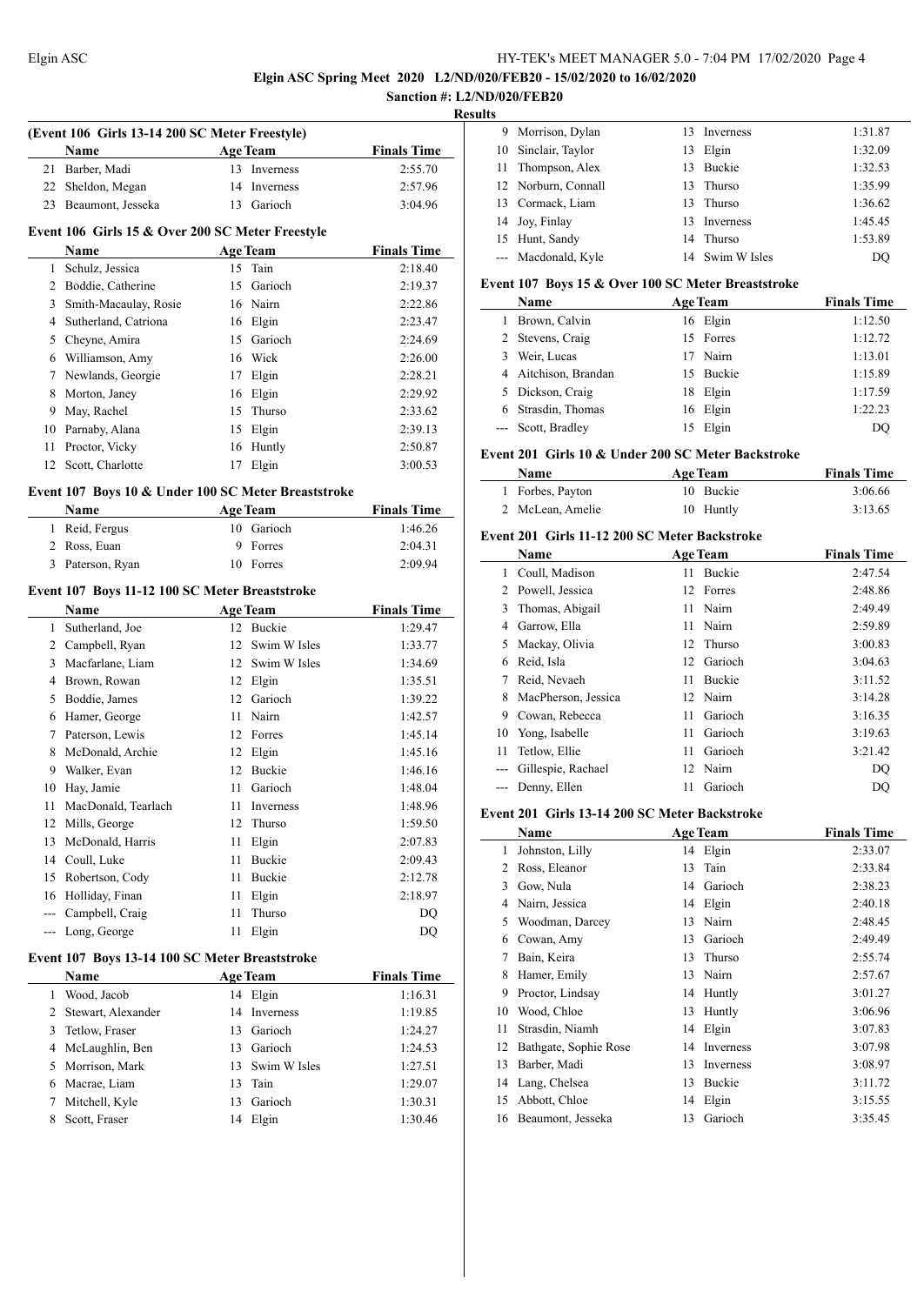$\frac{1}{2}$ 

#### Elgin ASC HY-TEK's MEET MANAGER 5.0 - 7:04 PM 17/02/2020 Page 5

**Elgin ASC Spring Meet 2020 L2/ND/020/FEB20 - 15/02/2020 to 16/02/2020**

#### **Sanction #: L2/ND/020/FEB20 Results**

 $\frac{1}{2}$ 

|    | Event 201 Girls 15 & Over 200 SC Meter Backstroke |                 |                    |  |  |  |
|----|---------------------------------------------------|-----------------|--------------------|--|--|--|
|    | <b>Name</b>                                       | <b>Age Team</b> | <b>Finals Time</b> |  |  |  |
|    | Sutherland, Catriona                              | 16 Elgin        | 2:34.88            |  |  |  |
|    | 2 Cheyne, Amira                                   | Garioch<br>15   | 2:35.33            |  |  |  |
|    | 3 Parnaby, Alana                                  | Elgin<br>15     | 2:49.75            |  |  |  |
|    | 4 May, Rachel                                     | Thurso<br>15    | 2:52.10            |  |  |  |
| 5. | Scott, Charlotte                                  | Elgin           | 3:07.57            |  |  |  |
|    | --- Gallacher, Alana                              | Forres          | DO                 |  |  |  |

#### **Event 202 Boys 10 & Under 50 SC Meter Freestyle AGE GROUP**

|    | <b>Name</b>           | <b>Age Team</b> |                  | <b>Finals Time</b> |
|----|-----------------------|-----------------|------------------|--------------------|
|    | Reid, Fergus          | 10              | Garioch          | 36.20              |
|    | 2 Westwood, Mackenzie | 10              | Wick             | 37.34              |
| 3  | Carruthers, Lucas     |                 | 10 Forres        | 37.57              |
|    | 4 Mills, Edward       | 10              | Thurso           | 38.01              |
| 5. | Burt, Lewis           |                 | 10 Inverness     | 39.92              |
| 6  | Sheldon, Joe          | 9               | <b>Inverness</b> | 41.97              |
|    | Ross, Euan            | 9               | Forres           | 42.80              |
|    | Paterson, Ryan        | 10              | Forres           | DO                 |

#### **Event 202 Boys 11-12 50 SC Meter Freestyle AGE GROUP**

|    | Name                |    | <b>Age Team</b> | <b>Finals Time</b> |
|----|---------------------|----|-----------------|--------------------|
| 1  | Sutherland, Joe     | 12 | Buckie          | 30.69              |
| 2  | Brown, Rowan        | 12 | Elgin           | 31.41              |
| 3  | Boddie, James       | 12 | Garioch         | 32.09              |
| 4  | Macfarlane, Liam    | 12 | Swim W Isles    | 32.82              |
| 5  | Campbell, Ryan      | 12 | Swim W Isles    | 33.26              |
| 6  | Hamer, George       | 11 | Nairn           | 35.04              |
| 7  | McDonald, Archie    | 12 | Elgin           | 35.17              |
| 8  | Paterson, Lewis     | 12 | Forres          | 35.59              |
| 9  | Campbell, Craig     | 11 | Thurso          | 36.19              |
| 10 | Macleod, Louie      | 12 | Tain            | 36.35              |
| 11 | Hay, Jamie          | 11 | Garioch         | 37.38              |
| 12 | Robertson, Cody     | 11 | <b>Buckie</b>   | 37.45              |
| 13 | Bremner, Lachlan    | 11 | Inverness       | 38.59              |
| 14 | Walker, Evan        | 12 | Buckie          | 40.24              |
| 15 | Long, Harry         | 11 | Elgin           | 40.73              |
| 16 | MacDonald, Tearlach | 11 | Inverness       | 42.73              |
| 17 | Coull, Luke         | 11 | Buckie          | 48.23              |

#### **Event 202 Boys 13-14 50 SC Meter Freestyle AGE GROUP**

|    | Name                   |    | <b>Age Team</b> | <b>Finals Time</b> |
|----|------------------------|----|-----------------|--------------------|
| 1  | Brown, Lucas           |    | 14 Elgin        | 25.77              |
| 2  | Macdonald, Kyle        | 14 | Swim W Isles    | 27.73              |
| 3  | Stewart, Alexander     | 14 | Inverness       | 28.02              |
| 4  | Tetlow, Fraser         | 13 | Garioch         | 29.36              |
| 5  | Thompson, Alex         | 13 | Buckie          | 29.40              |
| 6  | Ritchie, Marcus        | 14 | Tain            | 29.61              |
| 7  | McLaughlin, Ben        | 13 | Garioch         | 29.62              |
| 8  | Urquhart, Bailey       | 13 | Nairn           | 29.80              |
| 9  | Morrison, Mark         | 13 | Swim W Isles    | 31.34              |
| 10 | Mitchell, Kyle         | 13 | Garioch         | 31.40              |
| 11 | Almadin, Miguel Arthur | 13 | Inverness       | 31.44              |
| 12 | Sinclair, Taylor       | 13 | Elgin           | 31.93              |
| 13 | McLaughlin, Fraser     | 13 | Elgin           | 32.07              |
| 14 | Morrison, Dylan        | 13 | Inverness       | 32.11              |
| 15 | Aitchison, Kallum      | 13 | Buckie          | 32.63              |
|    |                        |    |                 |                    |

|    | 16 Sykes, Evan                                           |     | 14 Huntly       | 32.87              |
|----|----------------------------------------------------------|-----|-----------------|--------------------|
| 17 | Macrae, Liam                                             | 13  | Tain            | 33.67              |
|    | Event 202 Boys 15 & Over 50 SC Meter Freestyle AGE GROUP |     |                 |                    |
|    | Name                                                     |     | <b>Age Team</b> | <b>Finals Time</b> |
| 1  | Dickson, Craig                                           |     | 18 Elgin        | 25.80              |
| 2  | Stevens, Craig                                           |     | 15 Forres       | 26.31              |
| 3  | Weir, Lucas                                              |     | 17 Nairn        | 26.33              |
| 4  | Samusevs, Vlad                                           |     | 15 Buckie       | 26.63              |
| 5  | Aitchison, Brandan                                       | 15. | <b>Buckie</b>   | 28.30              |
| 6  | Strasdin, Thomas                                         |     | 16 Elgin        | 30.07              |
| 7  | Ali, Youssof                                             |     | 16 Elgin        | 30.20              |
| 8  | Wetherell, Ethan                                         | 18  | Forres          | 31.09              |
|    |                                                          |     |                 |                    |

## **Event 203 Girls 10 & Under 50 SC Meter Butterfly**

|    | Name               |    | <b>Age Team</b> | <b>Finals Time</b> |
|----|--------------------|----|-----------------|--------------------|
| 1  | McLean, Amelie     | 10 | Huntly          | 42.67              |
| 2  | Robertson, Eva     | 10 | Wick            | 43.45              |
| 3  | MacDougall, Emily  | 10 | Thurso          | 44.09              |
| 4  | Walker, Laila      | 10 | Buckie          | 44.82              |
| 5  | Coghill, Kirsten   | 10 | Thurso          | 48.21              |
| 6  | Sykes, Phoebe      | 10 | Huntly          | 48.61              |
| 7  | Fraser, Olivia     | 10 | Garioch         | 50.38              |
| 8  | Melville, Sapphire | 10 | Nairn           | 50.72              |
| 9  | Mackenzie, Alana   | 10 | Thurso          | 51.57              |
| 10 | Watson, Tyla Paige | 9  | Inverness       | 52.34              |
| 11 | Lumsden, Hannah    | 10 | Huntly          | 52.55              |
| 12 | Mitchell, Lucy     | 9  | Garioch         | 53.59              |
| 13 | Tweedie, Katy      | 10 | Garioch         | 54.37              |
| 14 | Proctor, Sam       | 10 | Huntly          | 57.58              |
| 15 | Luce, Ava          | 10 | Elgin           | 59.17              |
| 16 | Russell, Millie    | 10 | Elgin           | 1:01.25            |

#### **Event 203 Girls 11-12 50 SC Meter Butterfly**

|                | Name                 |    | <b>Age Team</b> | <b>Finals Time</b> |
|----------------|----------------------|----|-----------------|--------------------|
| 1              | Coull, Madison       | 11 | Buckie          | 33.18              |
| $\overline{c}$ | Denny, Ellen         | 11 | Garioch         | 34.44              |
| 3              | Manson, Beth         | 12 | Elgin           | 34.97              |
| 4              | Thomas, Abigail      | 11 | Nairn           | 35.19              |
| 5              | Cruickshank, Elspet  | 12 | Huntly          | 35.53              |
| 6              | Reid, Nevaeh         | 11 | <b>Buckie</b>   | 37.22              |
| 7              | Garrow, Ella         | 11 | Nairn           | 37.24              |
| 8              | Macdonald, Keira     | 12 | Swim W Isles    | 37.38              |
| 9              | Mackay, Megan        | 12 | Thurso          | 37.88              |
| 10             | Reid, Isla           | 12 | Garioch         | 37.90              |
| 11             | Mackay, Olivia       | 12 | Thurso          | 38.50              |
| 12             | Baikie, Kati         | 12 | Wick            | 41.93              |
| 13             | Schulz, Annabelle    | 12 | Nairn           | 42.37              |
| 14             | Yong, Isabelle       | 11 | Garioch         | 43.30              |
| 15             | Cowan, Rebecca       | 11 | Garioch         | 43.57              |
| 16             | Maclennan, Eilidh    | 11 | Nairn           | 43.63              |
| 17             | West, Mia            | 11 | Garioch         | 43.67              |
| 18             | Tetlow, Ellie        | 11 | Garioch         | 44.45              |
| 19             | McWilliam, Elizabeth | 11 | Garioch         | 44.73              |
| 20             | MacDonald, Gwen      | 11 | Garioch         | 44.92              |
| 21             | Campbell, Grace      | 11 | Thurso          | 45.51              |
| 22             | MacKinnon, Isla      | 12 | Inverness       | 46.01              |
| $*23$          | Bathgate, Abbie      | 11 | Inverness       | 46.27              |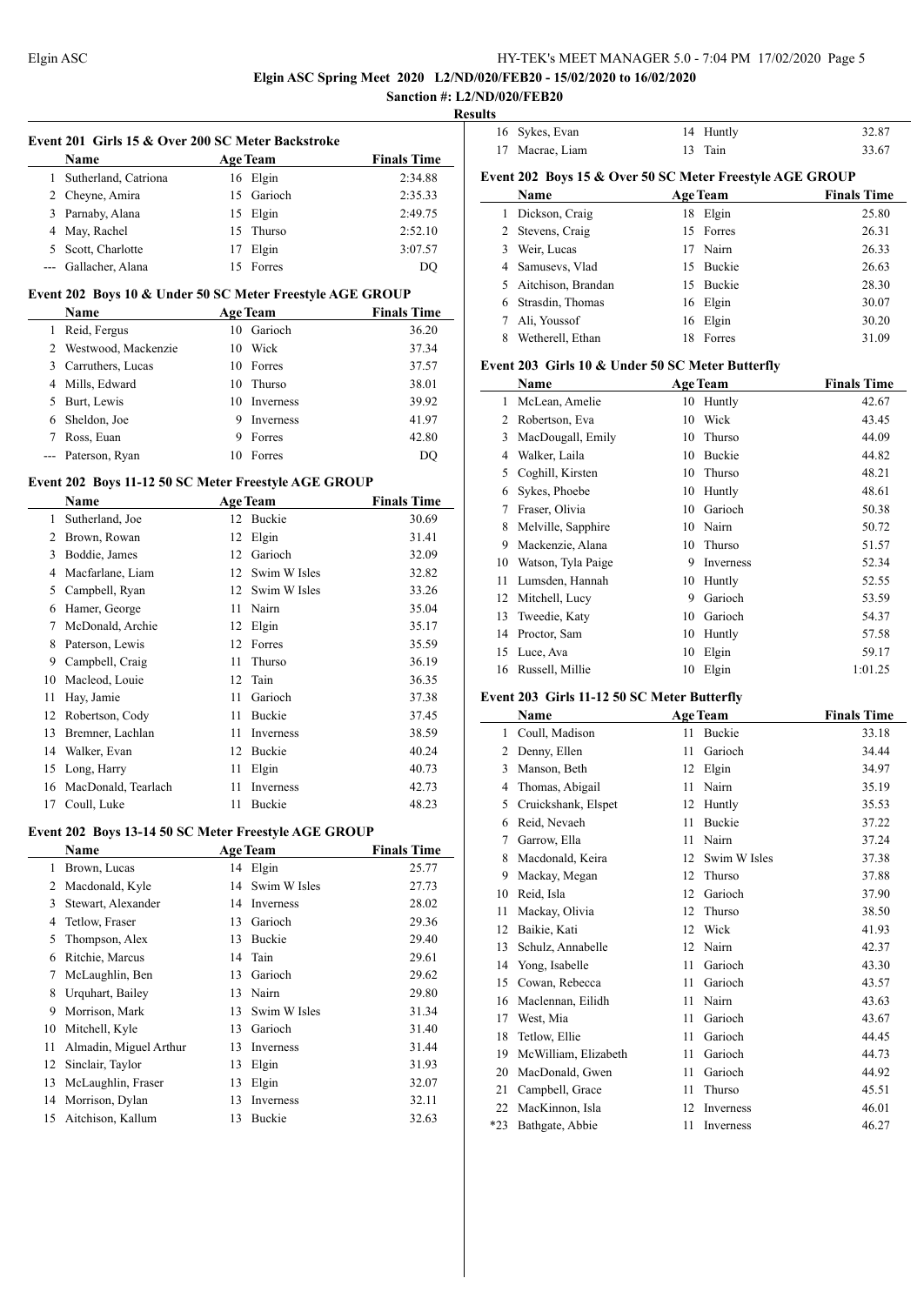**Elgin ASC Spring Meet 2020 L2/ND/020/FEB20 - 15/02/2020 to 16/02/2020**

#### **Sanction #: L2/ND/020/FEB20 Results**

|              | (Event 203 Girls 11-12 50 SC Meter Butterfly)   |    |                 |                    |
|--------------|-------------------------------------------------|----|-----------------|--------------------|
|              | Name                                            |    | <b>Age Team</b> | <b>Finals Time</b> |
|              | *23 Findlater, Anwen                            | 12 | Huntly          | 46.27              |
|              | 25 Robertson, Ruby                              | 11 | <b>Buckie</b>   | 49.35              |
| 26           | Slater, Neive                                   | 11 | Buckie          | 52.65              |
|              | Event 203 Girls 13-14 50 SC Meter Butterfly     |    |                 |                    |
|              | Name                                            |    | <b>Age Team</b> | <b>Finals Time</b> |
|              | 1 Gow, Nula                                     |    | 14 Garioch      | 32.04              |
|              | 2 Woodman, Darcey                               | 13 | Nairn           | 32.89              |
|              | 3 Nairn, Jessica                                |    | 14 Elgin        | 33.32              |
|              | 4 MacLeod, Olivia                               |    | 14 Tain         | 33.35              |
|              | 5 McNally, Shannon                              |    | 14 Forres       | 35.14              |
|              | 6 Bain, Keira                                   |    | 13 Thurso       | 35.86              |
|              | 7 Ross, Eve                                     |    | 13 Nairn        | 36.11              |
|              | 8 Menzies, Isla                                 |    | 14 Huntly       | 36.21              |
| 9            | Smith, Erin                                     |    | 13 Swim W Isles | 36.25              |
|              | 10 Cowan, Amy                                   |    | 13 Garioch      | 36.26              |
| 11           | Sheldon, Megan                                  |    | 14 Inverness    | 37.00              |
|              | 12 Green, Anneliese                             |    | 14 Huntly       | 38.13              |
| 13           | Bandeira, Kirsty                                |    | 13 Inverness    | 38.37              |
|              | 14 Lang, Chelsea                                |    | 13 Buckie       | 39.74              |
| 15           | Dodds, Olivia                                   |    | 13 Huntly       | 39.81              |
|              | 16 Barber, Madi                                 |    | 13 Inverness    | 40.20              |
|              | 17 Cowie, Lucy                                  |    | 13 Buckie       | 40.54              |
| 18           | Bathgate, Sophie Rose                           |    | 14 Inverness    | 41.04              |
| 19           | Wood, Chloe                                     |    | 13 Huntly       | 41.21              |
|              | 20 Beaumont, Jesseka                            | 13 | Garioch         | 42.63              |
| 21           | Coull, Isla                                     | 14 | Buckie          | 43.15              |
| 22           | Houston, Abbie                                  | 13 | Inverness       | 45.01              |
|              | Event 203 Girls 15 & Over 50 SC Meter Butterfly |    |                 |                    |
|              | Name                                            |    | <b>Age Team</b> | <b>Finals Time</b> |
|              | 1 Newlands, Georgie                             |    | 17 Elgin        | 30.90              |
|              | 2 Cheyne, Amira                                 |    | 15 Garioch      | 31.12              |
|              | 3 Boddie, Catherine                             |    | 15 Garioch      | 31.44              |
|              | 4 Williamson, Amy                               |    | 16 Wick         | 32.74              |
| 5            | Smith-Macaulay, Rosie                           |    | 16 Nairn        | 32.81              |
| 6            | Schulz, Jessica                                 |    | 15 Tain         | 33.93              |
| 7            | Sutherland, Catriona                            |    | 16 Elgin        | 34.37              |
| 8            | Scott, Charlotte                                | 17 | Elgin           | 34.91              |
|              | 9 Wetherell, Maddison                           |    | 15 Forres       | 35.33              |
|              | 10 Morton, Janey                                |    | 16 Elgin        | 37.21              |
| 11           | Murray, Erin                                    |    | 16 Buckie       | 37.67              |
| 12           | Proctor, Vicky                                  |    | 16 Huntly       | 42.17              |
|              | Event 204 Boys 11-12 200 SC Meter Breaststroke  |    |                 |                    |
|              | Name                                            |    | <b>Age Team</b> | <b>Finals Time</b> |
| 1            | Sutherland, Joe                                 |    | 12 Buckie       | 3:04.86            |
|              | 2 Brown, Rowan                                  |    | 12 Elgin        | 3:24.33            |
|              | 3 Boddie, James                                 |    | 12 Garioch      | 3:28.23            |
|              | 4 Hamer, George                                 |    | 11 Nairn        | 3:38.44            |
| 5            | Walker, Evan                                    |    | 12 Buckie       | 3:49.06            |
|              | Event 204 Boys 13-14 200 SC Meter Breaststroke  |    |                 |                    |
|              | Name                                            |    | <b>Age Team</b> | <b>Finals Time</b> |
| $\mathbf{1}$ | Wood, Jacob                                     |    | 14 Elgin        | 2:42.84            |
| $\mathbf{2}$ | Stewart, Alexander                              | 14 | Inverness       | 2:54.37            |
|              |                                                 |    |                 |                    |

| 3 Tetlow, Fraser      |    | 13 Garioch      | 2:54.87 |
|-----------------------|----|-----------------|---------|
| 4 McLaughlin, Ben     | 13 | Garioch         | 2:59.65 |
| 5 Aitchison, Kallum   | 13 | <b>Buckie</b>   | 3:04.83 |
| 6 Morrison, Mark      |    | 13 Swim W Isles | 3:12.23 |
| 7 Sinclair, Taylor    | 13 | Elgin           | 3:14.77 |
| 8 Thompson, Alex      | 13 | <b>Buckie</b>   | 3:18.51 |
| 9 Morrison, Dylan     | 13 | Inverness       | 3:21.86 |
| 10 McLaughlin, Fraser | 13 | Elgin           | 3:25.33 |
| --- Mitchell, Kyle    | 13 | Garioch         | DO      |
|                       |    |                 |         |

#### **Event 204 Boys 15 & Over 200 SC Meter Breaststroke**

| <b>Name</b>          | <b>Age Team</b> | <b>Finals Time</b> |
|----------------------|-----------------|--------------------|
| 1 Aitchison, Brandan | 15 Buckie       | 2:42.67            |
| 2 Stevens, Craig     | 15 Forres       | 2:43.49            |
| 3 Brown, Calvin      | 16 Elgin        | 2:44.57            |
| 4 Dickson, Craig     | 18 Elgin        | 2:51.57            |
| 5 Samusevs, Vlad     | 15 Buckie       | 2:53.76            |
| --- Scott, Bradley   | 15 Elgin        | DO                 |

#### **Event 205 Girls 10 & Under 100 SC Meter Butterfly**

| <b>Name</b>      | <b>Age Team</b> | <b>Finals Time</b> |
|------------------|-----------------|--------------------|
| 1 Forbes, Payton | 10 Buckie       | 1:36.83            |
| 2 Powell, Grace  | 10 Forres       | 1:40.98            |
| 3 Robertson, Eva | 10 Wick         | 1:45.38            |

# **Event 205 Girls 11-12 100 SC Meter Butterfly**

|    | Name              |    | <b>Age Team</b> | <b>Finals Time</b> |
|----|-------------------|----|-----------------|--------------------|
| 1  | Coull, Madison    | 11 | Buckie          | 1:14.67            |
| 2  | Denny, Ellen      | 11 | Garioch         | 1:16.31            |
| 3  | Manson, Beth      | 12 | Elgin           | 1:21.51            |
| 4  | Macdonald, Keira  | 12 | Swim W Isles    | 1:23.22            |
| 5  | Reid, Nevaeh      | 11 | Buckie          | 1:24.27            |
| 6  | Wheeler, Harriett | 12 | Forres          | 1:24.32            |
| 7  | Reid, Isla        | 12 | Garioch         | 1:33.02            |
| 8  | Parnaby, Caitlin  | 12 | Elgin           | 1:35.53            |
| 9  | Hughes, Morgan    | 12 | Elgin           | 1:37.31            |
| 10 | Abbott, Lauren    | 12 | Elgin           | 1:38.12            |
| 11 | Yong, Isabelle    | 11 | Garioch         | 1:41.47            |
| 12 | Ross, Eilidh      | 11 | Forres          | 1:41.49            |
| 13 | Cowan, Rebecca    | 11 | Garioch         | 1:42.01            |
| 14 | Tetlow, Ellie     | 11 | Garioch         | 1:42.88            |
| 15 | MacKinnon, Isla   | 12 | Inverness       | 1:46.54            |
| 16 | Malcolm, Isla     | 12 | Elgin           | 1:53.09            |
| 17 | Ali, Mai          | 12 | Elgin           | 1:55.07            |

#### **Event 205 Girls 13-14 100 SC Meter Butterfly**

|    | Name             |    | <b>Age Team</b> | <b>Finals Time</b> |
|----|------------------|----|-----------------|--------------------|
| 1  | Gow, Nula        |    | 14 Garioch      | 1:11.49            |
| 2  | Cheshire, Maya   | 13 | Elgin           | 1:11.91            |
| 3  | Ross, Eleanor    | 13 | Tain            | 1:13.06            |
|    | 4 Nairn, Jessica |    | 14 Elgin        | 1:15.10            |
| 5. | Johnston, Lilly  |    | 14 Elgin        | 1:18.05            |
| 6  | Ross, Eve        | 13 | Nairn           | 1:25.03            |
| 7  | Cowan, Amy       | 13 | Garioch         | 1:25.68            |
| 8  | Sheldon, Megan   |    | 14 Inverness    | 1:30.17            |
| 9  | Carey, Niamh     | 13 | Inverness       | 1:32.65            |
| 10 | Lang, Chelsea    | 13 | <b>Buckie</b>   | 1:37.27            |
| 11 | Barber, Madi     | 13 | Inverness       | 1:39.32            |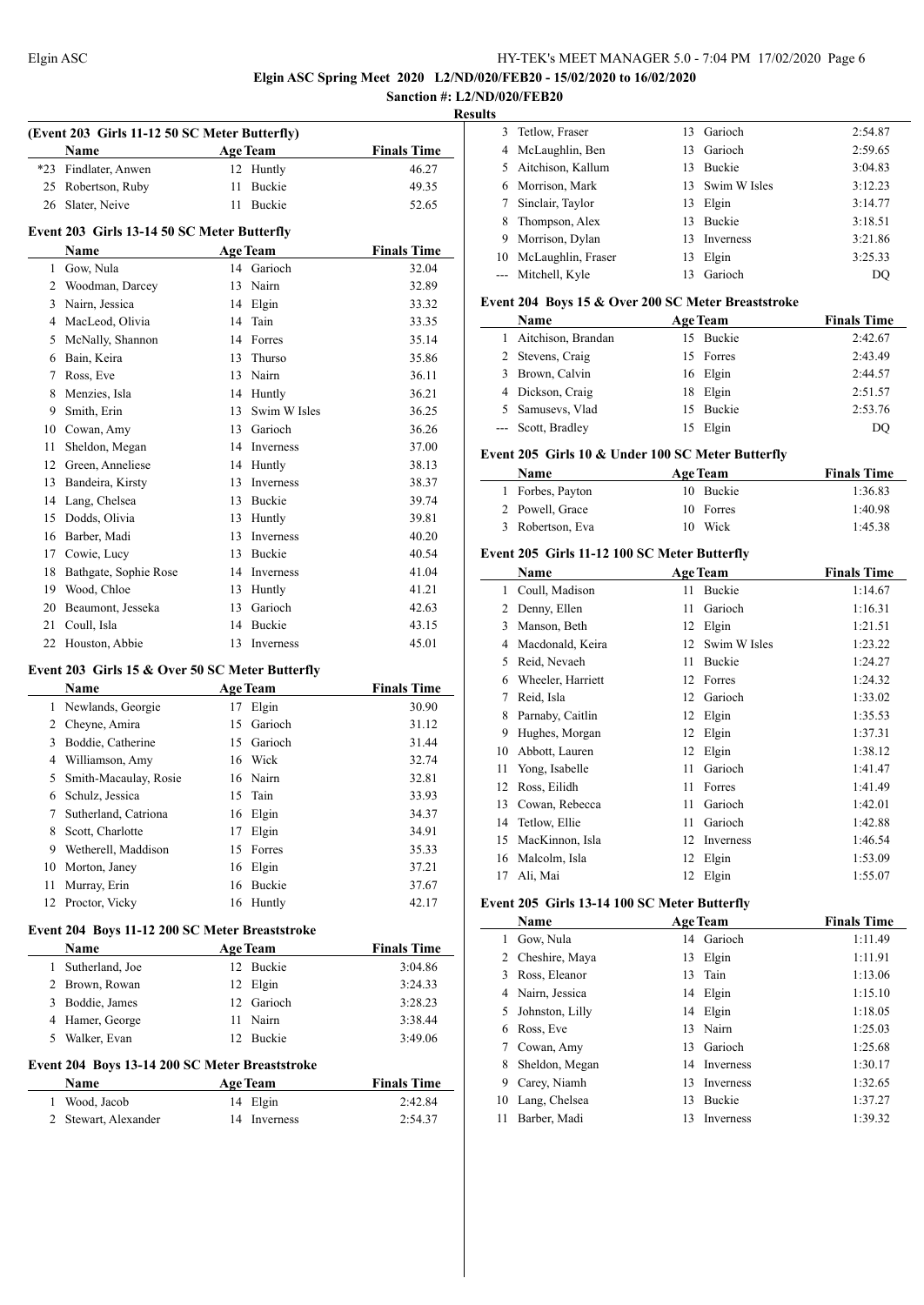# **Elgin ASC Spring Meet 2020 L2/ND/020/FEB20 - 15/02/2020 to 16/02/2020**

|                |                                                    |    |                 | <b>EIGHT ASC Spring Meet 2020</b> E2/19D/020/FED20 - 13<br>Sanction #: L2/ND/020/FEB20 | <b>Results</b> |               |
|----------------|----------------------------------------------------|----|-----------------|----------------------------------------------------------------------------------------|----------------|---------------|
|                | (Event 205 Girls 13-14 100 SC Meter Butterfly)     |    |                 |                                                                                        |                | 10 Morrison.  |
|                | Name                                               |    | <b>Age Team</b> | <b>Finals Time</b>                                                                     | 11             | Macrae, I     |
|                | 12 Beaumont, Jesseka                               |    | 13 Garioch      | 1:43.23                                                                                | 12             | Mitchell,     |
|                | 13 Houston, Abbie                                  |    | 13 Inverness    | 1:48.90                                                                                | 13             | Thompso:      |
|                | 14 Ali, Alia                                       |    | 14 Elgin        | 1:51.21                                                                                | 14             | Sykes, Ev     |
|                | 15 Abbott, Chloe                                   |    | 14 Elgin        | 1:51.67                                                                                | 15             | Morrison.     |
|                | Event 205 Girls 15 & Over 100 SC Meter Butterfly   |    |                 |                                                                                        | 16             | Almadin,      |
|                | Name                                               |    | <b>Age Team</b> | <b>Finals Time</b>                                                                     |                | Event 206 Boy |
|                | 1 Newlands, Georgie                                |    | 17 Elgin        | 1:09.86                                                                                |                | Name          |
|                | 2 Boddie, Catherine                                |    | 15 Garioch      | 1:10.12                                                                                |                | 1 Weir, Luc   |
|                | 3 Cheyne, Amira                                    |    | 15 Garioch      | 1:11.53                                                                                |                | 2 Brown, C    |
|                | 4 Williamson, Amy                                  |    | 16 Wick         | 1:15.97                                                                                |                | 3 Stevens, 0  |
|                | 5 Sutherland, Catriona                             |    | 16 Elgin        | 1:19.17                                                                                |                | 4 Aitchison   |
|                | 6 May, Rachel                                      |    | 15 Thurso       | 1:20.69                                                                                | 5              | Dickson,      |
| $7^{\circ}$    | Morton, Janey                                      |    | 16 Elgin        | 1:22.86                                                                                | 6              | Strasdin,     |
| 8              | Scott, Charlotte                                   | 17 | Elgin           | 1:27.28                                                                                |                |               |
|                | 9 Parnaby, Alana                                   |    | 15 Elgin        | 1:29.59                                                                                |                | Event 207 Gir |
|                |                                                    |    |                 |                                                                                        |                | Name          |
|                | Event 206 Boys 10 & Under 50 SC Meter Breaststroke |    |                 |                                                                                        |                | 1 Robertsor   |
|                | Name                                               |    | <b>Age Team</b> | <b>Finals Time</b>                                                                     | 2              | McLean,       |
|                | 1 Reid, Fergus                                     |    | 10 Garioch      | 50.12                                                                                  |                | 3 Forbes, P   |
|                | 2 Burt, Lewis                                      |    | 10 Inverness    | 53.14                                                                                  |                | 4 Fraser, Ol  |
|                | 3 Mills, Edward                                    | 10 | Thurso          | 54.83                                                                                  |                | 5 Powell, G   |
|                | 4 Tetlow, Blair                                    |    | 8 Garioch       | 54.92                                                                                  | 6              | Walker, L     |
|                | 5 Carruthers, Lucas                                |    | 10 Forres       | 54.96                                                                                  | 7              | Sykes, Ph     |
|                | 6 Westwood, Mackenzie                              |    | 10 Wick         | 55.99                                                                                  |                | 8 Lumsden.    |
| 7              | Sheldon, Joe                                       | 9  | Inverness       | 57.22                                                                                  |                | 9 Proctor, S  |
|                | 8 Ross, Euan                                       | 9  | Forres          | 58.03                                                                                  | 10             | Russell, N    |
|                | 9 Paterson, Ryan                                   |    | 10 Forres       | 1:00.51                                                                                |                | 11 Luce, Ava  |
|                | Event 206 Boys 11-12 50 SC Meter Breaststroke      |    |                 |                                                                                        |                | Event 207 Gir |
|                | <b>Name</b>                                        |    | <b>Age Team</b> | <b>Finals Time</b>                                                                     |                | <b>Name</b>   |
|                | 1 Sutherland, Joe                                  |    | 12 Buckie       | 41.36                                                                                  |                | 1 Garrow, E   |
|                | 2 Brown, Rowan                                     |    | 12 Elgin        | 41.60                                                                                  |                | 2 Powell, Jo  |
|                | 3 Campbell, Ryan                                   |    | 12 Swim W Isles | 43.59                                                                                  | 3              | Coull, Ma     |
|                | 4 Boddie, James                                    |    | 12 Garioch      | 44.94                                                                                  | 4              | Wheeler,      |
| 5 <sup>5</sup> | McDonald, Archie                                   |    | 12 Elgin        | 48.68                                                                                  |                | 5 Denny, El   |
| 6              | Walker, Evan                                       |    | 12 Buckie       | 49.29                                                                                  | 6              | Thomas,       |
| 7              | Macleod, Louie                                     | 12 | Tain            | 49.59                                                                                  | 7              | Reid, Isla    |
| 8              | Hay, Jamie                                         | 11 | Garioch         | 51.67                                                                                  | 8              | Macdonal      |
| 9              | MacDonald, Tearlach                                | 11 | Inverness       | 52.50                                                                                  | 9              | Thomson.      |
| 10             | Campbell, Craig                                    | 11 | Thurso          | 53.80                                                                                  | 10             | Parnaby,      |
| 11             | Bremner, Lachlan                                   | 11 | Inverness       | 56.15                                                                                  | 11             | Cruicksha     |
| 12             | Robertson, Cody                                    | 11 | Buckie          | 59.88                                                                                  | 12             | Mackay, I     |
| $\overline{a}$ | Long, Harry                                        | 11 | Elgin           | DQ                                                                                     | 13             | Reid, Nev     |
|                |                                                    |    |                 |                                                                                        | 14             | Baikie, K     |
|                | Event 206 Boys 13-14 50 SC Meter Breaststroke      |    |                 |                                                                                        | 15             | Manson, l     |
|                | Name                                               |    | <b>Age Team</b> | <b>Finals Time</b>                                                                     | 16             | Abbott, L     |
| 1              | Brown, Lucas                                       |    | 14 Elgin        | 35.05                                                                                  | 17             | Gillespie,    |
| 2              | Wood, Jacob                                        | 14 | Elgin           | 35.96                                                                                  | 18             | Findlater,    |
| 3              | Stewart, Alexander                                 | 14 | Inverness       | 37.02                                                                                  | 19             | Schulz, A     |
| 4              | Aitchison, Kallum                                  | 13 | Buckie          | 37.87                                                                                  | 20             | Cowan, R      |
| 5              | McLaughlin, Ben                                    | 13 | Garioch         | 38.53                                                                                  | 21             | MacDona       |
| 6              | Macdonald, Kyle                                    | 14 | Swim W Isles    | 38.75                                                                                  | 22             | MacKinn       |
| 7              | Tetlow, Fraser                                     |    | 13 Garioch      | 38.93                                                                                  | 23             | Craigie, C    |
| 8              | Ritchie, Marcus                                    | 14 | Tain            | 39.05                                                                                  | 24             | Robertsor     |
| 9              | Urquhart, Bailey                                   |    | 13 Nairn        | 40.69                                                                                  | 25             | Tetlow, E     |

| . . |                           |     |                 |       |
|-----|---------------------------|-----|-----------------|-------|
|     | 10 Morrison, Mark         |     | 13 Swim W Isles | 41.27 |
|     | 11 Macrae, Liam           |     | 13 Tain         | 42.30 |
|     | 12 Mitchell, Kyle         |     | 13 Garioch      | 43.09 |
|     | 13 Thompson, Alex         |     | 13 Buckie       | 43.19 |
|     | 14 Sykes, Evan            |     | 14 Huntly       | 43.32 |
|     | 15 Morrison, Dylan        | 13. | Inverness       | 43.34 |
|     | 16 Almadin, Miguel Arthur |     | Inverness       | 44.72 |

# Boys 15 & Over 50 SC Meter Breaststroke

| <b>Name</b>          | <b>Age Team</b> | <b>Finals Time</b> |
|----------------------|-----------------|--------------------|
| Weir, Lucas          | Nairn           | 32.33              |
| 2 Brown, Calvin      | 16 Elgin        | 32.68              |
| 3 Stevens, Craig     | 15 Forres       | 32.78              |
| 4 Aitchison, Brandan | 15 Buckie       | 33.45              |
| 5 Dickson, Craig     | 18 Elgin        | 36.26              |
| Strasdin, Thomas     | 16 Elgin        | 37.18              |

#### **Girls 10 & Under 100 SC Meter Freestyle**

|    | Name            |    | <b>Age Team</b> | <b>Finals Time</b> |  |  |
|----|-----------------|----|-----------------|--------------------|--|--|
|    | Robertson, Eva  | 10 | Wick            | 1:18.46            |  |  |
| 2  | McLean, Amelie  | 10 | Huntly          | 1:21.35            |  |  |
| 3  | Forbes, Payton  | 10 | <b>Buckie</b>   | 1:21.56            |  |  |
|    | Fraser, Olivia  | 10 | Garioch         | 1:23.00            |  |  |
| 5. | Powell, Grace   |    | 10 Forres       | 1:23.46            |  |  |
| 6  | Walker, Laila   | 10 | <b>Buckie</b>   | 1:25.49            |  |  |
|    | Sykes, Phoebe   | 10 | Huntly          | 1:26.97            |  |  |
| 8  | Lumsden, Hannah | 10 | Huntly          | 1:32.92            |  |  |
| 9  | Proctor, Sam    | 10 | Huntly          | 1:35.14            |  |  |
| 10 | Russell, Millie | 10 | Elgin           | 1:41.59            |  |  |
| 11 | Luce, Ava       | 10 | Elgin           | 1:42.30            |  |  |

#### **Girls 11-12 100 SC Meter Freestyle**

|                | Name                |    | <b>Age Team</b> | <b>Finals Time</b> |
|----------------|---------------------|----|-----------------|--------------------|
| 1              | Garrow, Ella        | 11 | Nairn           | 1:08.54            |
| $\overline{2}$ | Powell, Jessica     | 12 | Forres          | 1:09.65            |
| 3              | Coull, Madison      | 11 | <b>Buckie</b>   | 1:09.81            |
| 4              | Wheeler, Harriett   | 12 | Forres          | 1:11.43            |
| 5              | Denny, Ellen        | 11 | Garioch         | 1:11.69            |
| 6              | Thomas, Abigail     | 11 | Nairn           | 1:12.77            |
| 7              | Reid, Isla          | 12 | Garioch         | 1:14.28            |
| 8              | Macdonald, Keira    | 12 | Swim W Isles    | 1:14.94            |
| 9              | Thomson, Molly      | 11 | Forres          | 1:15.05            |
| 10             | Parnaby, Caitlin    | 12 | Elgin           | 1:15.67            |
| 11             | Cruickshank, Elspet | 12 | Huntly          | 1:16.27            |
| 12             | Mackay, Megan       | 12 | Thurso          | 1:17.17            |
| 13             | Reid, Nevaeh        | 11 | Buckie          | 1:18.48            |
| 14             | Baikie, Kati        | 12 | Wick            | 1:18.57            |
| 15             | Manson, Beth        | 12 | Elgin           | 1:18.80            |
| 16             | Abbott, Lauren      | 12 | Elgin           | 1:19.21            |
| 17             | Gillespie, Rachael  | 12 | Nairn           | 1:20.05            |
| 18             | Findlater, Anwen    | 12 | Huntly          | 1:20.07            |
| 19             | Schulz, Annabelle   | 12 | Nairn           | 1:20.35            |
| 20             | Cowan, Rebecca      | 11 | Garioch         | 1:20.53            |
| 21             | MacDonald, Gwen     | 11 | Garioch         | 1:22.83            |
| 22             | MacKinnon, Isla     | 12 | Inverness       | 1:23.57            |
| 23             | Craigie, Chloe      | 12 | Thurso          | 1:23.63            |
| 24             | Robertson, Ruby     | 11 | <b>Buckie</b>   | 1:23.77            |
| 25             | Tetlow, Ellie       | 11 | Garioch         | 1:24.28            |
|                |                     |    |                 |                    |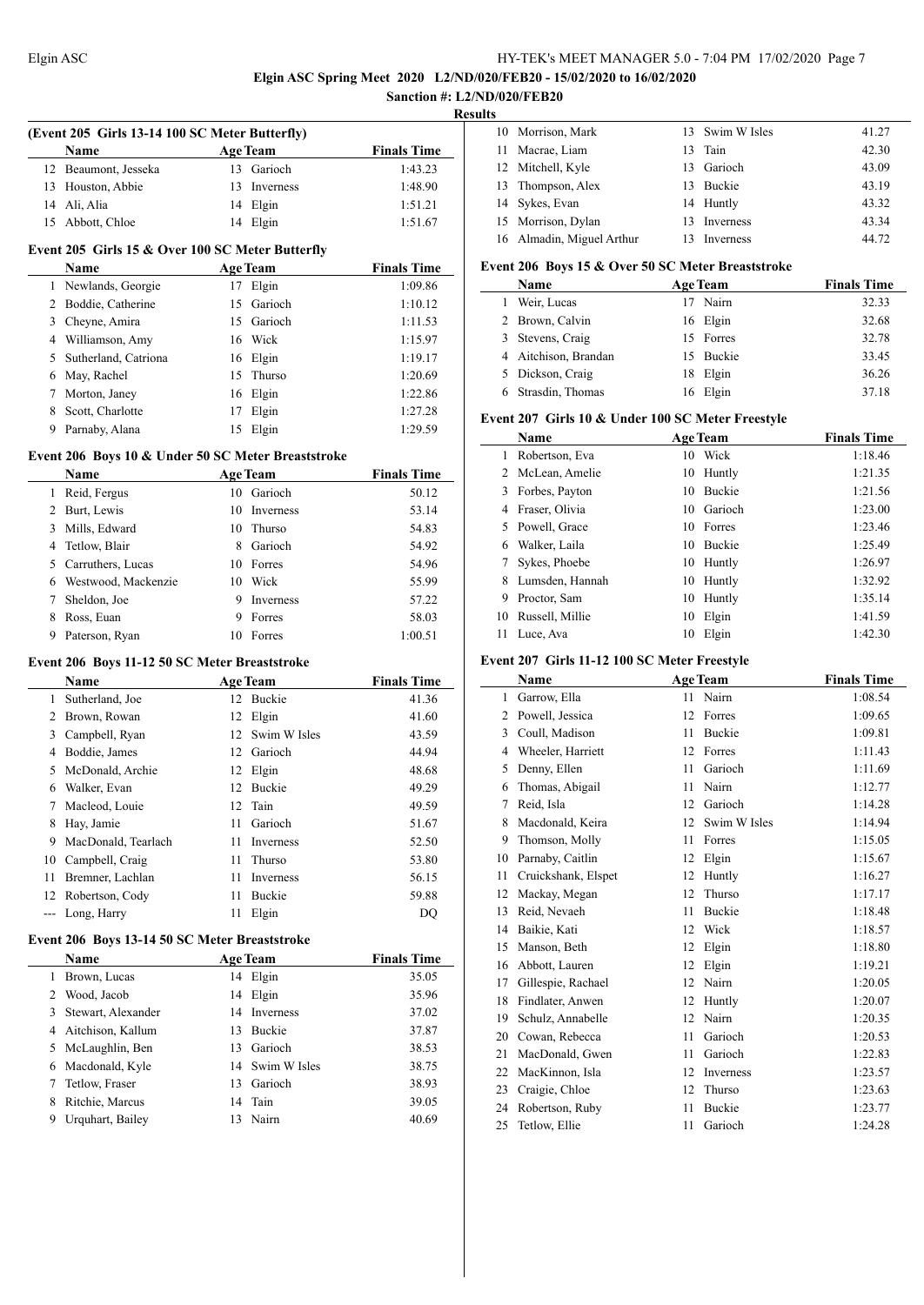**Elgin ASC Spring Meet 2020 L2/ND/020/FEB20 - 15/02/2020 to 16/02/2020**

#### **Sanction #: L2/ND/020/FEB20 Results**

| (Event 207 Girls 11-12 100 SC Meter Freestyle) |                        |    |                 |                    |
|------------------------------------------------|------------------------|----|-----------------|--------------------|
|                                                | Name                   |    | <b>Age Team</b> | <b>Finals Time</b> |
| 26                                             | May, Shannon           | 12 | Thurso          | 1:24.44            |
| 27                                             | Ross, Eilidh           | 11 | Forres          | 1:25.39            |
| 28                                             | Maclennan, Eilidh      | 11 | Nairn           | 1:25.82            |
| 29                                             | West, Mia              | 11 | Garioch         | 1:26.16            |
| 30                                             | Yong, Isabelle         | 11 | Garioch         | 1:26.65            |
| 31                                             | Ali, Mai               | 12 | Elgin           | 1:26.78            |
| 32                                             | Hughes, Morgan         | 12 | Elgin           | 1:27.46            |
| 33                                             | Macmillan, Isla        | 11 | Elgin           | 1:27.69            |
| 34                                             | Malcolm, Isla          | 12 | Elgin           | 1:28.56            |
| 35                                             | Bathgate, Abbie        | 11 | Inverness       | 1:30.83            |
| 36                                             | Gonzalez, Lucia        | 12 | Forres          | 1:32.33            |
| 37                                             | Walkingshaw, Esme      | 12 | Elgin           | 1:33.88            |
| 38                                             | McWilliam, Elizabeth   | 11 | Garioch         | 1:34.71            |
| 39                                             | Campbell, Grace        | 11 | Thurso          | 1:35.07            |
| 40                                             | Macdougall, Maya-Emily | 11 | Elgin           | 1:36.56            |
| 41                                             | Slater, Neive          | 11 | Buckie          | 1:38.97            |

# **Event 207 Girls 13-14 100 SC Meter Freestyle**

|    | Name              |    | <b>Age Team</b>  | <b>Finals Time</b> |
|----|-------------------|----|------------------|--------------------|
| 1  | Cheshire, Maya    | 13 | Elgin            | 1:03.81            |
| 2  | Gow, Nula         | 14 | Garioch          | 1:05.60            |
| 3  | Nairn, Jessica    | 14 | Elgin            | 1:05.61            |
| 4  | Green, Anneliese  | 14 | Huntly           | 1:08.09            |
| 5  | Smith, Erin       | 13 | Swim W Isles     | 1:08.25            |
| 6  | Hamer, Emily      | 13 | Nairn            | 1:11.14            |
| 7  | Menzies, Isla     | 14 | Huntly           | 1:11.48            |
| 8  | MacLeod, Olivia   | 14 | Tain             | 1:12.46            |
| 9  | Proctor, Lindsay  | 14 | Huntly           | 1:13.50            |
| 10 | Cowan, Amy        | 13 | Garioch          | 1:13.53            |
| 11 | Bandeira, Kirsty  | 13 | <b>Inverness</b> | 1:13.81            |
| 12 | Dodds, Olivia     | 13 | Huntly           | 1:14.33            |
| 13 | Bain, Keira       | 13 | Thurso           | 1:14.62            |
| 14 | Coull, Isla       | 14 | Buckie           | 1:14.63            |
| 15 | Carey, Niamh      | 13 | <b>Inverness</b> | 1:16.75            |
| 16 | Wood, Chloe       | 13 | Huntly           | 1:18.28            |
| 17 | Cowie, Lucy       | 13 | <b>Buckie</b>    | 1:18.96            |
| 18 | Barber, Madi      | 13 | Inverness        | 1:20.18            |
| 19 | Beaumont, Jesseka | 13 | Garioch          | 1:20.89            |
| 20 | Lang, Chelsea     | 13 | Buckie           | 1:21.13            |
| 21 | Ali, Alia         | 14 | Elgin            | 1:22.31            |
| 22 | Houston, Abbie    | 13 | Inverness        | 1:23.80            |
| 23 | Murdoch, Ellie    | 13 | Elgin            | 1:45.88            |

#### **Event 207 Girls 15 & Over 100 SC Meter Freestyle**

 $\overline{\phantom{0}}$ 

| <b>Name</b>             |    |       | <b>Finals Time</b>                                                                                                           |
|-------------------------|----|-------|------------------------------------------------------------------------------------------------------------------------------|
| Schulz, Jessica         |    |       | 1:02.94                                                                                                                      |
| 2 Smith-Macaulay, Rosie |    |       | 1:04.86                                                                                                                      |
| Boddie, Catherine       |    |       | 1:05.37                                                                                                                      |
| Williamson, Amy         |    |       | 1:05.49                                                                                                                      |
| Sutherland, Catriona    |    |       | 1:05.73                                                                                                                      |
| Cheyne, Amira           |    |       | 1:05.99                                                                                                                      |
| Morton, Janey           |    |       | 1:09.84                                                                                                                      |
| Wetherell, Maddison     |    |       | 1:11.97                                                                                                                      |
| Parnaby, Alana          | 15 | Elgin | 1:13.87                                                                                                                      |
| Proctor, Vicky          | 16 |       | 1:17.04                                                                                                                      |
|                         |    |       | <b>Age Team</b><br>15 Tain<br>16 Nairn<br>15 Garioch<br>16 Wick<br>16 Elgin<br>15 Garioch<br>16 Elgin<br>15 Forres<br>Huntly |

| 11             | Scott, Charlotte                             |      | 17 Elgin        | 1:18.59            |
|----------------|----------------------------------------------|------|-----------------|--------------------|
|                | <b>Event 301 Girls 10-13 100 SC Meter IM</b> |      |                 |                    |
|                | Name                                         |      | <b>Age Team</b> | <b>Finals Time</b> |
|                | 1 Cheshire, Maya                             |      | 13 Elgin        | 1:10.91            |
|                | 2 Ross, Eleanor                              | 13   | Tain            | 1:12.49            |
|                | 3 Cowan, Amy                                 | 13   | Garioch         | 1:18.36            |
|                | *4 Coull, Madison                            | 11   | Buckie          | 1:18.57            |
|                | *4 Woodman, Darcey                           |      | 13 Nairn        | 1:18.57            |
|                | 6 Powell, Jessica                            |      | 12 Forres       | 1:18.74            |
|                | 7 Smith, Erin                                | 13   | Swim W Isles    | 1:20.27            |
|                | 8 Manson, Beth                               |      | 12 Elgin        | 1:20.89            |
|                | 9 Denny, Ellen                               | 11 - | Garioch         | 1:21.34            |
|                | 10 Thomas, Abigail                           | 11   | Nairn           | 1:21.75            |
|                | 11 Ross, Eve                                 |      | 13 Nairn        | 1:21.88            |
|                | 12 Hamer, Emily                              |      | 13 Nairn        | 1:22.16            |
|                | 13 Bain, Keira                               | 13   | Thurso          | 1:22.23            |
|                | 14 Reid, Isla                                |      | 12 Garioch      | 1:23.39            |
|                | 15 Abbott, Lauren                            |      | 12 Elgin        | 1:23.57            |
|                | 16 Mackinnon, Olivia                         | 12   | Tain            | 1:24.65            |
|                | 17 Mackay, Olivia                            | 12   | Thurso          | 1:25.03            |
|                | 18 Reid, Nevaeh                              | 11   | <b>Buckie</b>   | 1:25.09            |
|                | 19 Macdonald, Keira                          | 12   | Swim W Isles    | 1:25.50            |
|                | 20 Parnaby, Caitlin                          |      | 12 Elgin        | 1:26.19            |
|                | 21 Forbes, Payton                            |      | 10 Buckie       | 1:27.68            |
|                | 22 Mackay, Megan                             | 12   | Thurso          | 1:28.35            |
|                | 23 Robertson, Eva                            |      | 10 Wick         | 1:28.47            |
|                | 24 Cowan, Rebecca                            | 11   | Garioch         | 1:29.36            |
|                | 25 Lang, Chelsea                             |      | 13 Buckie       | 1:29.51            |
|                | 26 MacKinnon, Isla                           |      | 12 Inverness    | 1:29.81            |
|                | 27 Wood, Chloe                               |      | 13 Huntly       | 1:30.71            |
|                | 28 Beaumont, Jesseka                         | 13   | Garioch         | 1:31.46            |
|                | 29 Sharp, Rachel                             | 12   | Inverness       | 1:31.72            |
|                | 30 Yong, Isabelle                            | 11   | Garioch         | 1:32.75            |
| 31             | MacDougall, Emily                            | 10   | Thurso          | 1:33.52            |
|                | 32 Ross, Eilidh                              | 11   | Forres          | 1:33.57            |
|                | 33 West, Mia                                 | 11   | Garioch         | 1:33.88            |
| 34             | Tetlow, Ellie                                | 11.  | Garioch         | 1:34.21            |
|                | 35 Maclennan, Eilidh                         | 11 - | Nairn           | 1:34.48            |
|                | 36 Hughes, Morgan                            |      | 12 Elgin        | 1:35.39            |
|                | 37 Craigie, Chloe                            |      | 12 Thurso       | 1:35.85            |
|                | 38 Malcolm, Isla                             |      | 12 Elgin        | 1:37.79            |
|                | 39 Melville, Sapphire                        |      | 10 Nairn        | 1:37.86            |
|                | 40 Walker, Laila                             |      | 10 Buckie       | 1:37.96            |
| 41             | Fraser, Olivia                               | 10   | Garioch         | 1:38.26            |
|                | 42 MacDonald, Gwen                           | 11   | Garioch         | 1:38.28            |
|                | 43 Coghill, Kirsten                          | 10   | Thurso          | 1:38.49            |
|                | 44 Ali, Mai                                  | 12   | Elgin           | 1:39.07            |
|                | 45 Campbell, Grace                           | 11   | Thurso          |                    |
|                | 46 Gonzalez, Lucia                           | 12   | Forres          | 1:40.63<br>1:45.43 |
|                | 47 Slater, Neive                             | 11   | Buckie          | 1:46.71            |
|                |                                              |      | 10 Garioch      | 1:47.00            |
|                | 48 Tweedie, Katy<br>49 McWilliam, Elizabeth  |      |                 |                    |
|                | 50 Luce, Ava                                 | 11   | Garioch         | 1:47.41            |
| 51             | Russell, Millie                              |      | 10 Elgin        | 1:52.74<br>1:57.77 |
|                | --- Urquhart, Caitlin                        | 10   | Elgin           |                    |
|                | Mackenzie, Alana                             | 12   | Inverness       | DQ                 |
| $\overline{a}$ |                                              | 10   | Thurso          | DQ                 |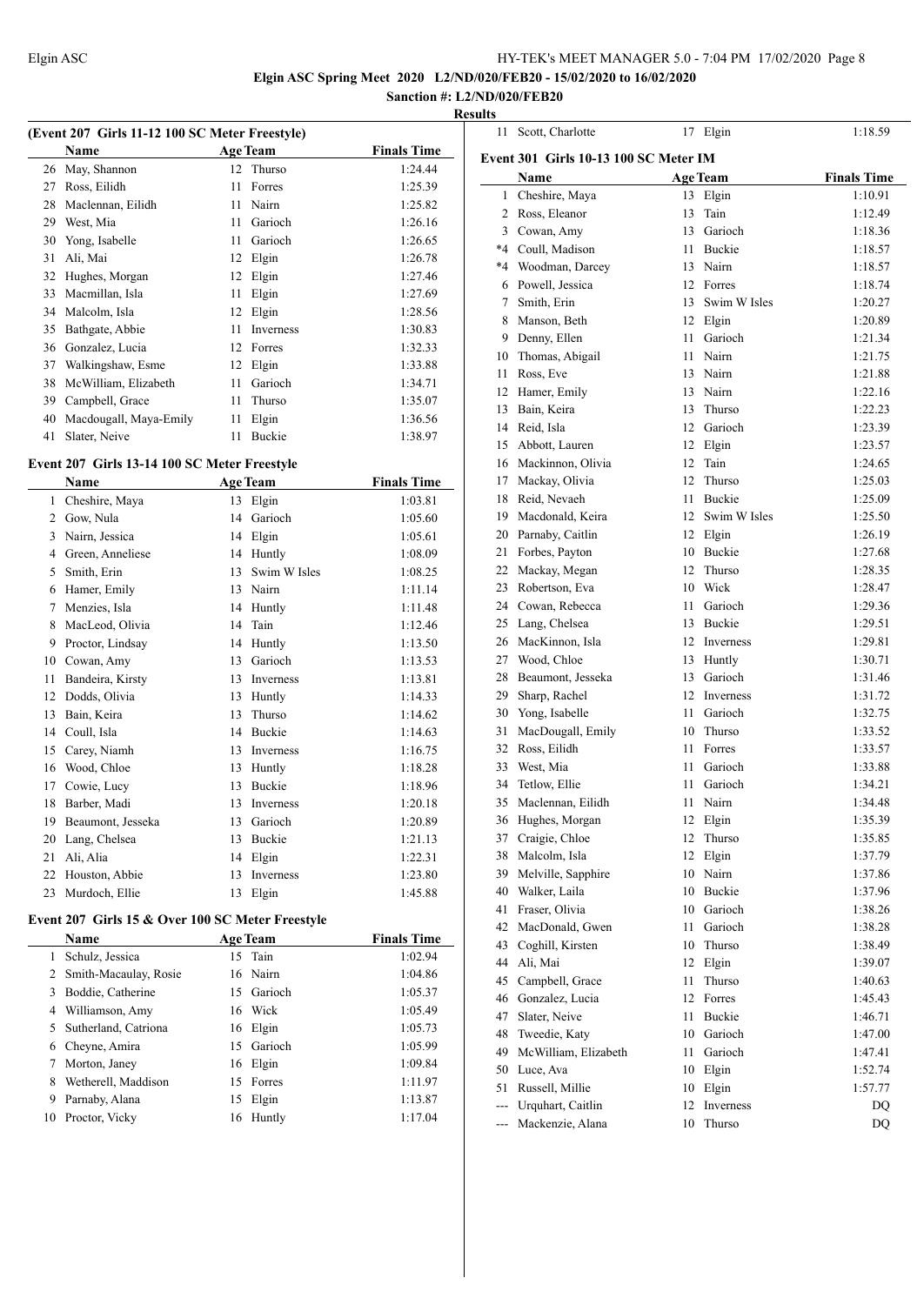**Elgin ASC Spring Meet 2020 L2/ND/020/FEB20 - 15/02/2020 to 16/02/2020**

#### **Sanction #: L2/ND/020/FEB20 Results**

 $\overline{a}$ 

| (Event 301 Girls 10-13 100 SC Meter IM) |                                                                  |    |                 |                    |  |
|-----------------------------------------|------------------------------------------------------------------|----|-----------------|--------------------|--|
|                                         | Name                                                             |    | <b>Age Team</b> | <b>Finals Time</b> |  |
|                                         | --- Dodds, Olivia                                                |    | 13 Huntly       | DO                 |  |
|                                         | Event 301A Girls 14 & Over 100 SC Meter IM                       |    |                 |                    |  |
|                                         | Name                                                             |    | <b>Age Team</b> | <b>Finals Time</b> |  |
|                                         | 1 Gow, Nula                                                      |    | 14 Garioch      | 1:10.88            |  |
|                                         | 2 Boddie, Catherine                                              |    | 15 Garioch      | 1:12.02            |  |
|                                         | 3 Newlands, Georgie                                              |    | 17 Elgin        | 1:12.20            |  |
|                                         | 4 Nairn, Jessica                                                 |    | 14 Elgin        | 1:13.15            |  |
|                                         | 5 Cheyne, Amira                                                  |    | 15 Garioch      | 1:13.95            |  |
|                                         | 6 Sutherland, Catriona                                           |    | 16 Elgin        | 1:14.69            |  |
| 7                                       | Johnston, Lilly                                                  |    | 14 Elgin        | 1:15.88            |  |
|                                         | 8 Williamson, Amy                                                |    | 16 Wick         | 1:17.23            |  |
|                                         | 9 Morton, Janey                                                  |    | 16 Elgin        | 1:19.14            |  |
|                                         | 10 Parnaby, Alana                                                |    | 15 Elgin        | 1:21.44            |  |
| 11                                      | Menzies, Isla                                                    |    | 14 Huntly       | 1:21.55            |  |
| 12                                      | Gallacher, Alana                                                 |    | 15 Forres       | 1:22.26            |  |
|                                         | 13 Rodwell, Annabel                                              |    | 16 Huntly       | 1:22.27            |  |
|                                         | 14 Coull, Isla                                                   |    | 14 Buckie       | 1:22.97            |  |
|                                         | 15 Scott, Charlotte                                              |    | 17 Elgin        | 1:23.75            |  |
|                                         | 16 Green, Anneliese                                              |    | 14 Huntly       | 1:25.24            |  |
|                                         | 17 Strasdin, Niamh                                               |    | 14 Elgin        | 1:26.17            |  |
|                                         | 18 Murray, Erin                                                  |    | 16 Buckie       | 1:26.51            |  |
|                                         | 19 Abbott, Chloe                                                 |    | 14 Elgin        | 1:27.12            |  |
|                                         | 20 Proctor, Lindsay                                              |    | 14 Huntly       | 1:29.22            |  |
| 21                                      | Long, Abigail                                                    | 14 | Elgin           | 1:30.94            |  |
| 22                                      | Ali, Alia                                                        | 14 | Elgin           | 1:34.62            |  |
|                                         |                                                                  |    |                 |                    |  |
|                                         | Event 301F Girls 10-13 50 SC Meter Freestyle SKINS FINAL<br>Name |    | <b>Age Team</b> | <b>Finals Time</b> |  |
|                                         |                                                                  | 13 | Tain            |                    |  |
|                                         | 1 Ross, Eleanor                                                  |    |                 | 37.83              |  |
|                                         | 2 Cheshire, Maya                                                 | 13 | Elgin           | 38.03              |  |
|                                         | Event 301G Girls 14 & Over 50 SC Meter Butterfly SKINS FINAL     |    |                 |                    |  |
|                                         | Name                                                             |    | <b>Age Team</b> | <b>Finals Time</b> |  |
|                                         | 1 Boddie, Catherine                                              |    | 15 Garioch      | 31.44              |  |
|                                         | 2 Gow, Nula                                                      | 14 | Garioch         | 32.22              |  |
|                                         | Event 302 Boys 10 & Over 50 SC Meter Freestyle OPEN              |    |                 |                    |  |
|                                         | Name Age Team                                                    |    |                 | <b>Finals Time</b> |  |
| <b>Finals</b>                           |                                                                  |    |                 |                    |  |
|                                         | 1 Brown, Calvin                                                  |    | 16 Elgin        | 24.87              |  |
|                                         | 2 Dickson, Craig                                                 |    | 18 Elgin        | 25.39              |  |
|                                         | 3 Stevens, Craig                                                 | 15 | Forres          | 26.43              |  |
|                                         | 4 Weir, Lucas                                                    | 17 | Nairn           | 26.66              |  |
| 5                                       | Samusevs, Vlad                                                   |    | 15 Buckie       | 26.79              |  |
|                                         |                                                                  |    |                 |                    |  |
|                                         | Event 302 Boys 10 & Over 50 SC Meter Freestyle OPEN              |    |                 |                    |  |
|                                         | Name                                                             |    | <b>Age Team</b> | <b>Prelim Time</b> |  |
| 1                                       | <b>Preliminaries</b>                                             |    |                 |                    |  |
|                                         | Brown, Calvin                                                    | 16 | Elgin           | 25.18              |  |
|                                         | 2 Dickson, Craig                                                 | 18 | Elgin           | 25.37              |  |
|                                         | 3 Stevens, Craig                                                 |    | 15 Forres       | 26.13              |  |
|                                         | 4 Weir, Lucas                                                    |    | 17 Nairn        | 26.76              |  |
|                                         | 5 Samusevs, Vlad                                                 |    | 15 Buckie       | 26.94              |  |
|                                         | 6 Macdonald, Kyle                                                |    | 14 Swim W Isles | 27.65              |  |
| 7                                       | Stewart, Alexander                                               |    | 14 Inverness    | 27.83              |  |

| پ  |                     |    |              |       |
|----|---------------------|----|--------------|-------|
| 8  | Strasdin, Thomas    | 16 | Elgin        | 28.25 |
| 9  | Aitchison, Brandan  | 15 | Buckie       | 28.36 |
| 10 | McLaughlin, Ben     | 13 | Garioch      | 29.14 |
| 11 | Scott, Bradley      | 15 | Elgin        | 29.49 |
| 12 | Ali, Youssof        | 16 | Elgin        | 29.97 |
| 13 | Tetlow, Fraser      | 13 | Garioch      | 30.02 |
| 14 | Sutherland, Joe     | 12 | Buckie       | 30.07 |
| 15 | McLaughlin, Fraser  | 13 | Elgin        | 30.27 |
| 16 | Scott, Fraser       | 14 | Elgin        | 30.33 |
| 17 | Morrison, Mark      | 13 | Swim W Isles | 31.27 |
| 18 | Mitchell, Kyle      | 13 | Garioch      | 31.38 |
| 19 | Sinclair, Taylor    | 13 | Elgin        | 31.67 |
| 20 | Boddie, James       | 12 | Garioch      | 31.97 |
| 21 | Macfarlane, Liam    | 12 | Swim W Isles | 32.13 |
| 22 | Aitchison, Kallum   | 13 | Buckie       | 32.37 |
| 23 | Sykes, Evan         | 14 | Huntly       | 32.50 |
| 24 | Campbell, Ryan      | 12 | Swim W Isles | 33.68 |
| 25 | McDonald, Archie    | 12 | Elgin        | 35.62 |
| 26 | Westwood, Mackenzie | 10 | Wick         | 36.64 |
| 27 | McNally, Dylan      | 11 | Forres       | 36.89 |
| 28 | Reid, Fergus        | 10 | Garioch      | 37.11 |
| 29 | Hay, Jamie          | 11 | Garioch      | 37.41 |
|    |                     |    |              |       |

#### **Event 303 Girls 10 & Under 50 SC Meter Backstroke**

|       | Name               |    | <b>Age Team</b> | <b>Finals Time</b> |
|-------|--------------------|----|-----------------|--------------------|
| 1     | MacDougall, Emily  | 10 | Thurso          | 40.99              |
| 2     | McLean, Amelie     | 10 | Huntly          | 41.20              |
| 3     | Powell, Grace      | 10 | Forres          | 43.46              |
| 4     | Robertson, Eva     | 10 | Wick            | 44.53              |
| 5     | Fraser, Olivia     | 10 | Garioch         | 44.63              |
| 6     | Coghill, Kirsten   | 10 | Thurso          | 46.28              |
| 7     | Melville, Sapphire | 10 | Nairn           | 46.62              |
| 8     | Mackenzie, Alana   | 10 | Thurso          | 46.67              |
| 9     | Searle, Millie     | 8  | Garioch         | 47.69              |
| 10    | Walker, Laila      | 10 | Buckie          | 48.08              |
| 11    | Tweedie, Katy      | 10 | Garioch         | 48.50              |
| 12    | Proctor, Sam       | 10 | Huntly          | 49.43              |
| 13    | Simpson, Phoebe    | 8  | Garioch         | 49.78              |
| $*14$ | Mitchell, Lucy     | 9  | Garioch         | 50.19              |
| $*14$ | Watson, Tyla Paige | 9  | Inverness       | 50.19              |
| 16    | Tondor, Kamilla    | 9  | Inverness       | 51.07              |
| 17    | Barrett, Sarah     | 9  | Elgin           | 51.09              |
| 18    | Lumsden, Hannah    | 10 | Huntly          | 51.39              |
| 19    | Morrice, Heidi     | 9  | Garioch         | 53.39              |

#### **Event 303 Girls 11-12 50 SC Meter Backstroke**

|    | Name                  |    | <b>Age Team</b> | <b>Finals Time</b> |
|----|-----------------------|----|-----------------|--------------------|
| 1. | Coull, Madison        | 11 | <b>Buckie</b>   | 36.21              |
|    | 2 Cruickshank, Elspet |    | 12 Huntly       | 36.74              |
| 3  | Manson, Beth          | 12 | Elgin           | 37.24              |
|    | 4 Abbott, Lauren      | 12 | Elgin           | 37.85              |
| 5. | Garrow, Ella          | 11 | Nairn           | 38.17              |
| 6  | Denny, Ellen          | 11 | Garioch         | 38.71              |
|    | Mackinnon, Olivia     |    | 12 Tain         | 39.17              |
| 8  | Mackay, Megan         |    | 12 Thurso       | 39.30              |
| 9  | Parnaby, Caitlin      | 12 | Elgin           | 39.55              |
| 10 | Thomson, Molly        | 11 | Forres          | 39.87              |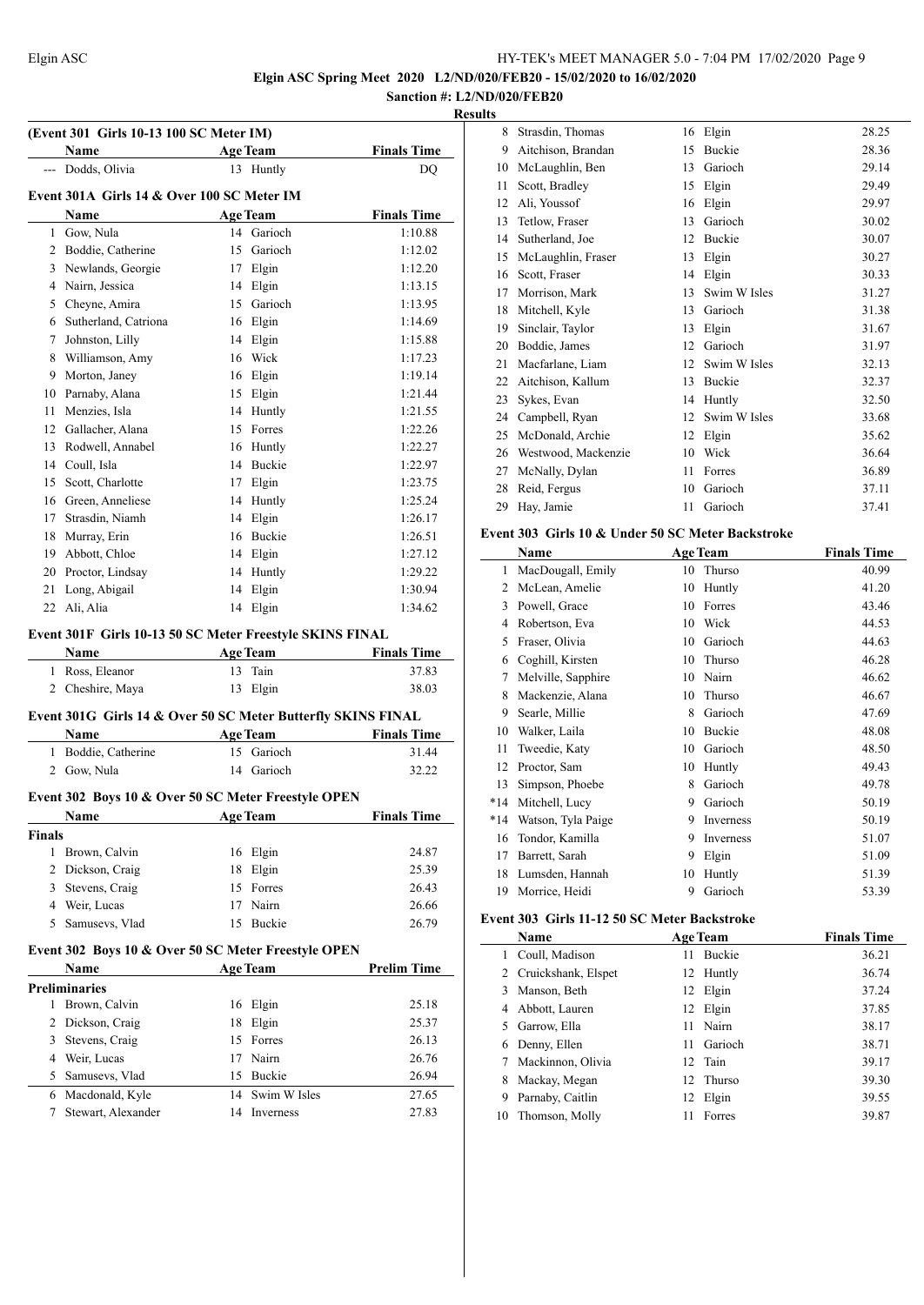**Elgin ASC Spring Meet 2020 L2/ND/020/FEB20 - 15/02/2020 to 16/02/2020 Sanction #: L2/ND/020/FEB20**

# **Results**

| (Event 303 Girls 11-12 50 SC Meter Backstroke) |                                                  |          |                   |                    |  |
|------------------------------------------------|--------------------------------------------------|----------|-------------------|--------------------|--|
|                                                | Name                                             |          | <b>Age Team</b>   | <b>Finals Time</b> |  |
| 11                                             | Mackay, Olivia                                   | 12       | Thurso            | 40.08              |  |
| 12                                             | Reid, Nevaeh                                     | 11       | <b>Buckie</b>     | 40.23              |  |
| 13                                             | Urquhart, Caitlin                                | 12       | Inverness         | 40.89              |  |
| 14                                             | Reid, Isla                                       |          | 12 Garioch        | 40.98              |  |
| 15                                             | Yong, Isabelle                                   |          | 11 Garioch        | 42.38              |  |
|                                                | 16 Sharp, Rachel                                 | 12       | Inverness         | 42.61              |  |
| 17                                             | MacKinnon, Isla                                  | 12       | <b>Inverness</b>  | 42.64              |  |
| 18                                             | Baikie, Kati                                     |          | 12 Wick           | 42.73              |  |
| *19                                            | Schulz, Annabelle                                | 12       | Nairn             | 43.17              |  |
| *19                                            | Maclennan, Eilidh                                | 11       | Nairn             | 43.17              |  |
| 21                                             | Tetlow, Ellie                                    | 11       | Garioch           | 44.22              |  |
| 22                                             | Cowan, Rebecca                                   | 11       | Garioch           | 44.23              |  |
| 23                                             | MacDonald, Gwen                                  | 11       | Garioch           | 44.47              |  |
| 24                                             | Campbell, Grace                                  | 11       | Thurso            | 45.19              |  |
| 25                                             | Ali, Mai                                         | 12       | Elgin             | 45.25              |  |
| 26                                             | Malcolm, Isla                                    | 12       | Elgin             | 46.17              |  |
| 27                                             | Hughes, Morgan                                   | 12       | Elgin             | 46.22              |  |
| 28                                             | McWilliam, Elizabeth                             |          | 11 Garioch        | 48.00              |  |
| 29                                             | Hunt, Daisy                                      | 11       | Thurso            | 49.54              |  |
|                                                | 30 Slater, Neive                                 | 11       | <b>Buckie</b>     | 50.23              |  |
|                                                | --- Macdonald, Keira                             | 12       | Swim W Isles      | DQ                 |  |
|                                                | --- West, Mia                                    | 11       | Garioch           | DQ                 |  |
|                                                | Event 303 Girls 13-14 50 SC Meter Backstroke     |          |                   |                    |  |
|                                                | Name                                             |          | <b>Age Team</b>   | <b>Finals Time</b> |  |
| $\mathbf{1}$                                   | Cheshire, Maya                                   |          | 13 Elgin          | 33.53              |  |
| $\overline{2}$                                 | Johnston, Lilly                                  | 14       | Elgin             | 34.37              |  |
| 3                                              | Gow, Nula                                        |          | 14 Garioch        | 34.42              |  |
|                                                | 4 Nairn, Jessica                                 |          | 14 Elgin          | 34.96              |  |
| 5                                              | Smith, Erin                                      | 13       | Swim W Isles      | 35.74              |  |
|                                                | 6 Cowan, Amy                                     |          | 13 Garioch        | 36.37              |  |
| 7                                              | Woodman, Darcey                                  | 13       | Nairn             | 36.84              |  |
| 8                                              | Bain, Keira                                      | 13       | Thurso            | 37.97              |  |
| 9                                              | Bandeira, Kirsty                                 | 13       | Inverness         | 38.47              |  |
| 10                                             | Proctor, Lindsay                                 | 14       | Huntly            | 38.94              |  |
| 11                                             | Coull, Isla                                      | 14       | Buckie            | 39.82              |  |
|                                                | 12 Menzies, Isla                                 | 14       | Huntly            | 39.98              |  |
| 13                                             | Green, Anneliese                                 | 14       | Huntly            | 40.06              |  |
| 14                                             | Wood, Chloe                                      | 13       | Huntly            | 40.43              |  |
| 15                                             | Lang, Chelsea                                    | 13       | Buckie            | 41.99              |  |
| 16                                             | Beaumont, Jesseka                                | 13       | Garioch           | 45.09              |  |
| 17                                             | Cowie, Lucy                                      | 13       | Buckie            | 45.25              |  |
|                                                |                                                  |          |                   |                    |  |
|                                                | Event 303 Girls 15 & Over 50 SC Meter Backstroke |          |                   |                    |  |
|                                                | Name                                             |          | <b>Age Team</b>   | <b>Finals Time</b> |  |
| 1                                              | Sutherland, Catriona                             |          | 16 Elgin<br>Elgin | 33.28              |  |
| 2<br>3                                         | Newlands, Georgie<br>Boddie, Catherine           | 17<br>15 | Garioch           | 33.73<br>34.79     |  |
| $\overline{4}$                                 | Leonard, Eve                                     |          | Elgin             |                    |  |
| 5                                              | Gallacher, Alana                                 | 16<br>15 | Forres            | 34.81<br>37.25     |  |
| 6                                              |                                                  | 15       | Thurso            | 37.33              |  |
| 7                                              | May, Rachel<br>Williamson, Amy                   |          | Wick              | 37.82              |  |
| 8                                              | Morton, Janey                                    | 16<br>16 | Elgin             | 37.84              |  |
|                                                |                                                  |          |                   |                    |  |

 Murray, Erin 16 Buckie 38.33 10 Scott, Charlotte 17 Elgin 38.57

| 11                                               | Rodwell, Annabel                                  | 16   | Huntly          | 38.72              |  |  |  |
|--------------------------------------------------|---------------------------------------------------|------|-----------------|--------------------|--|--|--|
|                                                  | 12 Proctor, Vicky                                 |      | 16 Huntly       | 39.37              |  |  |  |
|                                                  | Event 304 Boys 10 & Under 100 SC Meter Backstroke |      |                 |                    |  |  |  |
|                                                  | Name                                              |      | <b>Age Team</b> | <b>Finals Time</b> |  |  |  |
| $\mathbf{1}$                                     | Reid, Fergus                                      | 10   | Garioch         | 1:34.19            |  |  |  |
|                                                  | 2 Paterson, Ryan                                  | 10   | Forres          | 1:47.68            |  |  |  |
|                                                  | --- Westwood, Mackenzie                           |      | 10 Wick         | DQ                 |  |  |  |
|                                                  | Event 304 Boys 11-12 100 SC Meter Backstroke      |      |                 |                    |  |  |  |
|                                                  | Name                                              |      | <b>Age Team</b> | <b>Finals Time</b> |  |  |  |
| 1                                                | Brown, Rowan                                      |      | 12 Elgin        | 1:18.57            |  |  |  |
|                                                  | 2 Boddie, James                                   |      | 12 Garioch      | 1:20.75            |  |  |  |
|                                                  | 3 Macfarlane, Liam                                |      | 12 Swim W Isles | 1:21.32            |  |  |  |
|                                                  | 4 Sutherland, Joe                                 |      | 12 Buckie       | 1:22.66            |  |  |  |
|                                                  | 5 Campbell, Ryan                                  |      | 12 Swim W Isles | 1:24.99            |  |  |  |
|                                                  | 6 Hamer, George                                   |      | 11 Nairn        | 1:25.63            |  |  |  |
| 7                                                | Hay, Jamie                                        | 11   | Garioch         | 1:28.52            |  |  |  |
| 8                                                | McNally, Dylan                                    | 11 - | Forres          | 1:29.65            |  |  |  |
|                                                  | 9 McDonald, Archie                                |      | 12 Elgin        | 1:29.87            |  |  |  |
|                                                  | 10 Robertson, Cody                                | 11 - | Buckie          | 1:33.37            |  |  |  |
| 11                                               | Mills, George                                     | 12   | Thurso          | 1:33.99            |  |  |  |
|                                                  | 12 Campbell, Craig                                | 11   | Thurso          | 1:34.68            |  |  |  |
| 13                                               | Paterson, Lewis                                   |      | 12 Forres       | 1:38.08            |  |  |  |
|                                                  | 14 Long, George                                   |      | 11 Elgin        | 1:45.20            |  |  |  |
|                                                  | 15 Coull, Luke                                    |      | 11 Buckie       | 1:58.93            |  |  |  |
|                                                  | --- McDonald, Harris                              | 11   | Elgin           | DQ                 |  |  |  |
|                                                  | --- Holliday, Finan                               | 11   | Elgin           | DQ                 |  |  |  |
|                                                  | Event 304 Boys 13-14 100 SC Meter Backstroke      |      |                 |                    |  |  |  |
|                                                  | Name                                              |      | <b>Age Team</b> | <b>Finals Time</b> |  |  |  |
| 1                                                | Brown, Lucas                                      |      | 14 Elgin        | 1:01.62            |  |  |  |
|                                                  | 2 Wood, Jacob                                     | 14   | Elgin           | 1:04.69            |  |  |  |
| 3                                                | Thompson, Alex                                    |      | 13 Buckie       | 1:11.09            |  |  |  |
|                                                  | 4 Mitchell, Kyle                                  |      | 13 Garioch      | 1:14.19            |  |  |  |
| 5                                                | Tetlow, Fraser                                    |      | 13 Garioch      | 1:14.35            |  |  |  |
|                                                  | 6 Urquhart, Bailey                                |      | 13 Nairn        | 1:14.99            |  |  |  |
| 7                                                | Scott, Fraser                                     |      | 14 Elgin        | 1:15.29            |  |  |  |
| 8                                                | McLaughlin, Ben                                   |      | 13 Garioch      | 1:16.51            |  |  |  |
|                                                  | 9 McLaughlin, Fraser                              |      | 13 Elgin        | 1:16.72            |  |  |  |
|                                                  | 10 Sinclair, Taylor                               |      | 13 Elgin        | 1:20.89            |  |  |  |
|                                                  | 11 Aitchison, Kallum                              |      | 13 Buckie       | 1:21.25            |  |  |  |
| 12                                               | Sykes, Evan                                       | 14   | Huntly          | 1:23.19            |  |  |  |
|                                                  | 13 Almadin, Miguel Arthur                         | 13   | Inverness       | 1:26.93            |  |  |  |
|                                                  | 14 Morrison, Dylan                                | 13   | Inverness       | 1:27.64            |  |  |  |
|                                                  | 15 Prentice, Scott                                |      | 14 Inverness    | 1:29.24            |  |  |  |
|                                                  | 16 Hunt, Sandy                                    |      | 14 Thurso       | 1:37.18            |  |  |  |
|                                                  | --- Morrison, Mark                                | 13   | Swim W Isles    | DQ                 |  |  |  |
|                                                  | --- Macdonald, Kyle                               | 14   | Swim W Isles    | DQ                 |  |  |  |
| $\overline{a}$                                   | Cormack, Liam                                     | 13   | Thurso          | DQ                 |  |  |  |
| Event 304 Boys 15 & Over 100 SC Meter Backstroke |                                                   |      |                 |                    |  |  |  |

| <b>Name</b>          | <b>Age Team</b> | <b>Finals Time</b> |
|----------------------|-----------------|--------------------|
| 1 Dickson, Craig     | 18 Elgin        | 1:05.88            |
| 2 Weir, Lucas        | 17 Nairn        | 1:06.16            |
| 3 Aitchison, Brandan | 15 Buckie       | 1:13.92            |
| 4 Scott, Bradley     | 15 Elgin        | 1:16.63            |
| 5 Ali, Youssof       | 16 Elgin        | 1:17.73            |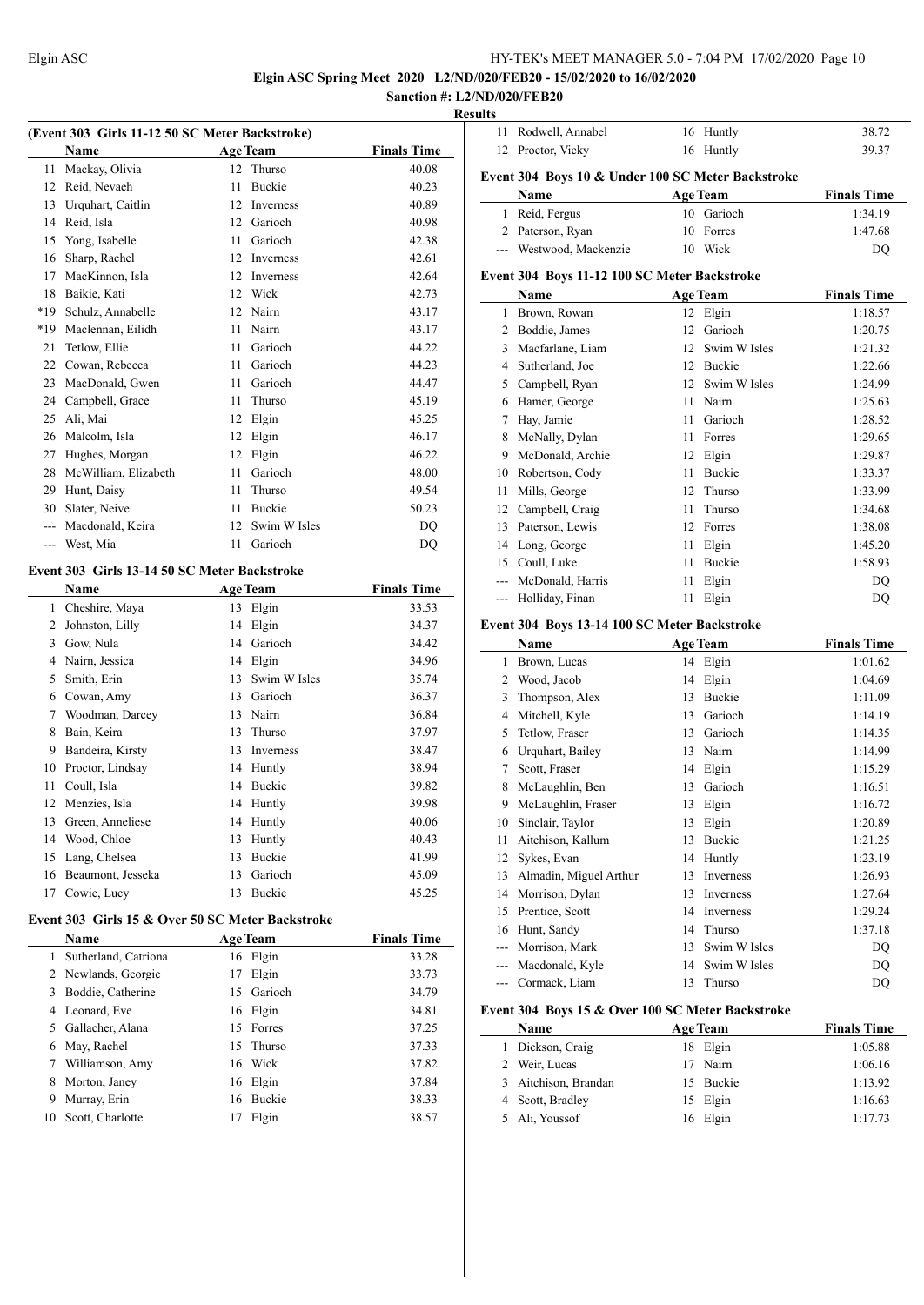**Elgin ASC Spring Meet 2020 L2/ND/020/FEB20 - 15/02/2020 to 16/02/2020**

### **Sanction #: L2/ND/020/FEB20 Results**

 $\overline{\phantom{a}}$ 

|        | Event 305 Girls 10 & Under 200 SC Meter Butterfly |                 |                 |                    |
|--------|---------------------------------------------------|-----------------|-----------------|--------------------|
|        | Name                                              |                 | <b>Age Team</b> | <b>Finals Time</b> |
|        | 1 Forbes, Payton                                  |                 | 10 Buckie       | 3:21.28            |
|        | Event 305 Girls 11-12 200 SC Meter Butterfly      |                 |                 |                    |
|        | Name                                              |                 | <b>Age Team</b> | <b>Finals Time</b> |
|        | 1 Coull, Madison                                  | 11.             | Buckie          | 2:55.72            |
|        | 2 Reid, Nevaeh                                    |                 | 11 Buckie       | 3:12.57            |
| 3      | Thomas, Abigail                                   |                 | 11 Nairn        | 3:12.60            |
|        | 4 Tetlow, Ellie                                   |                 | 11 Garioch      | 3:25.83            |
|        | 5 Mackinnon, Olivia                               |                 | 12 Tain         | 3:27.64            |
|        | 6 Cowan, Rebecca                                  |                 | 11 Garioch      | 3:41.03            |
|        | 7 MacDonald, Gwen                                 |                 | 11 Garioch      | 3:48.16            |
|        | --- Reid, Isla                                    |                 | 12 Garioch      | DQ                 |
|        | Event 305 Girls 13-14 200 SC Meter Butterfly      |                 |                 |                    |
|        | Name                                              |                 | <b>Age Team</b> | <b>Finals Time</b> |
|        | 1 Gow, Nula                                       |                 | 14 Garioch      | 2:35.26            |
|        | 2 Cowan, Amy                                      |                 | 13 Garioch      | 3:10.37            |
|        | --- Beaumont, Jesseka                             |                 | 13 Garioch      | DQ                 |
|        |                                                   |                 |                 |                    |
|        | Event 305 Girls 15 & Over 200 SC Meter Butterfly  |                 |                 |                    |
|        | Name                                              |                 | <b>Age Team</b> | <b>Finals Time</b> |
|        | 1 Cheyne, Amira                                   |                 | 15 Garioch      | 2:39.80            |
|        | 2 Sutherland, Catriona                            |                 | 16 Elgin        | 2:53.44            |
|        | Event 306 Boys 10 & Under 200 SC Meter Freestyle  |                 |                 |                    |
|        | Name                                              |                 | <b>Age Team</b> | <b>Finals Time</b> |
|        | 1 Reid, Fergus                                    |                 | 10 Garioch      | 2:54.07            |
|        | Event 306 Boys 11-12 200 SC Meter Freestyle       |                 |                 |                    |
|        | Name                                              |                 | <b>Age Team</b> | <b>Finals Time</b> |
| 1      | Macfarlane, Liam                                  |                 | 12 Swim W Isles | 2:29.53            |
|        | 2 Boddie, James                                   |                 | 12 Garioch      | 2:32.95            |
|        | 3 Brown, Rowan                                    |                 | 12 Elgin        | 2:37.61            |
|        | 4 Sutherland, Joe                                 |                 | 12 Buckie       | 2:40.58            |
|        | 5 Hamer, George                                   |                 | 11 Nairn        | 2:50.20            |
|        | 6 Hay, Jamie                                      |                 | 11 Garioch      | 3:00.16            |
|        | Event 306 Boys 13-14 200 SC Meter Freestyle       |                 |                 |                    |
|        | Name                                              | <b>Age Team</b> |                 | <b>Finals Time</b> |
| 1      | Wood, Jacob                                       | 14              | Elgin           | 2:05.97            |
| 2      | Tetlow, Fraser                                    | 13              | Garioch         | 2:15.55            |
| 3      | Macdonald, Kyle                                   | 14              | Swim W Isles    | 2:16.00            |
| 4      | Stewart, Alexander                                |                 | 14 Inverness    | 2:18.23            |
| 5      | Urquhart, Bailey                                  | 13              | Nairn           | 2:22.15            |
| 6      | McLaughlin, Ben                                   | 13              | Garioch         | 2:22.24            |
| 7      | Mitchell, Kyle                                    |                 | 13 Garioch      | 2:23.68            |
|        |                                                   |                 |                 |                    |
| 8<br>9 | Thompson, Alex                                    | 13              | Buckie          | 2:25.03            |
|        | Sinclair, Taylor                                  | 13              | Elgin           | 2:36.87            |
| 10     | Sykes, Evan<br>Aitchison, Kallum                  | 14              | Huntly          | 2:37.42            |
| 11     |                                                   | 13              | Buckie          | 2:41.24            |
| 12     | Morrison, Dylan                                   | 13              | Inverness       | 2:42.18            |
| 13     | Prentice, Scott                                   | 14              | Inverness       | 2:45.19            |
| 14     | Scott, Fraser                                     | 14              | Elgin           | 2:47.80            |
| 15     | Almadin, Miguel Arthur                            | 13              | Inverness       | 2:48.91            |
|        |                                                   |                 |                 |                    |

|   | Name                 |    | <b>Age Team</b> | <b>Finals Time</b> |
|---|----------------------|----|-----------------|--------------------|
| 1 | Brown, Calvin        |    | 16 Elgin        | 2:05.33            |
|   | 2 Samusevs, Vlad     | 15 | <b>Buckie</b>   | 2:08.85            |
|   | 3 Stevens, Craig     |    | 15 Forres       | 2:13.49            |
| 4 | Dickson, Craig       | 18 | Elgin           | 2:15.38            |
|   | 5 Aitchison, Brandan | 15 | <b>Buckie</b>   | 2:18.36            |
| 6 | Strasdin, Thomas     |    | 16 Elgin        | 2:28.63            |
|   | Wetherell, Ethan     | 18 | Forres          | 2:34.86            |
|   | Ali, Youssof         | 16 | Elgin           | DO                 |

#### **Event 307 Girls 10 & Under 100 SC Meter Breaststroke**

|    | Name             |    | <b>Age Team</b> | <b>Finals Time</b> |
|----|------------------|----|-----------------|--------------------|
| 1  | Robertson, Eva   |    | 10 Wick         | 1:42.37            |
|    | 2 Forbes, Payton | 10 | <b>Buckie</b>   | 1:45.13            |
| 3  | Powell, Grace    |    | 10 Forres       | 1:49.40            |
| 4  | McLean, Amelie   |    | 10 Huntly       | 1:49.65            |
| 5  | Walker, Laila    | 10 | <b>Buckie</b>   | 1:50.58            |
| 6  | Luce, Ava        | 10 | Elgin           | 1:54.62            |
|    | Proctor, Sam     | 10 | Huntly          | 1:57.83            |
| 8  | Lumsden, Hannah  | 10 | Huntly          | 2:00.49            |
| 9  | Mitchell, Lucy   | 9  | Garioch         | 2:07.94            |
| 10 | Russell, Millie  | 10 | Elgin           | 2:10.59            |

#### **Event 307 Girls 11-12 100 SC Meter Breaststroke**

|       | Name                |    | <b>Age Team</b>  | <b>Finals Time</b> |
|-------|---------------------|----|------------------|--------------------|
| 1     | Powell, Jessica     |    | 12 Forres        | 1:28.41            |
| 2     | Cruickshank, Elspet | 12 | Huntly           | 1:32.19            |
| 3     | Garrow, Ella        | 11 | Nairn            | 1:33.93            |
| 4     | Wheeler, Harriett   | 12 | Forres           | 1:34.13            |
| 5     | Denny, Ellen        | 11 | Garioch          | 1:34.97            |
| 6     | Manson, Beth        | 12 | Elgin            | 1:35.34            |
| 7     | Coull, Madison      | 11 | Buckie           | 1:35.49            |
| 8     | MacKinnon, Isla     | 12 | <b>Inverness</b> | 1:35.52            |
| 9     | Mackay, Olivia      | 12 | Thurso           | 1:37.11            |
| 10    | Reid, Isla          | 12 | Garioch          | 1:37.72            |
| 11    | Reid, Nevaeh        | 11 | <b>Buckie</b>    | 1:38.18            |
| 12    | Thomson, Molly      | 11 | Forres           | 1:38.23            |
| 13    | Parnaby, Caitlin    | 12 | Elgin            | 1:39.39            |
| 14    | Abbott, Lauren      | 12 | Elgin            | 1:39.97            |
| $*15$ | Mackinnon, Olivia   | 12 | Tain             | 1:40.59            |
| $*15$ | Sharp, Rachel       | 12 | <b>Inverness</b> | 1:40.59            |
| 17    | Yong, Isabelle      | 11 | Garioch          | 1:41.26            |
| 18    | Macdonald, Keira    | 12 | Swim W Isles     | 1:41.47            |
| 19    | Urquhart, Caitlin   | 12 | Inverness        | 1:42.34            |
| 20    | Cowan, Rebecca      | 11 | Garioch          | 1:43.40            |
| 21    | Ross, Eilidh        | 11 | Forres           | 1:44.41            |
| 22    | Hughes, Morgan      | 12 | Elgin            | 1:44.57            |
| 23    | Maclennan, Eilidh   | 11 | Nairn            | 1:48.21            |
| 24    | Schulz, Annabelle   | 12 | Nairn            | 1:51.86            |
| 25    | West, Mia           | 11 | Garioch          | 1:53.58            |
| 26    | Malcolm, Isla       | 12 | Elgin            | 1:53.71            |
| 27    | Slater, Neive       | 11 | <b>Buckie</b>    | 1:54.99            |
| 28    | Ali, Mai            | 12 | Elgin            | 1:57.03            |
| 29    | MacDonald, Gwen     | 11 | Garioch          | 1:58.43            |
| 30    | May, Shannon        | 12 | Thurso           | 1:58.63            |
| $---$ | Allan, Caitlin      | 12 | Forres           | DQ                 |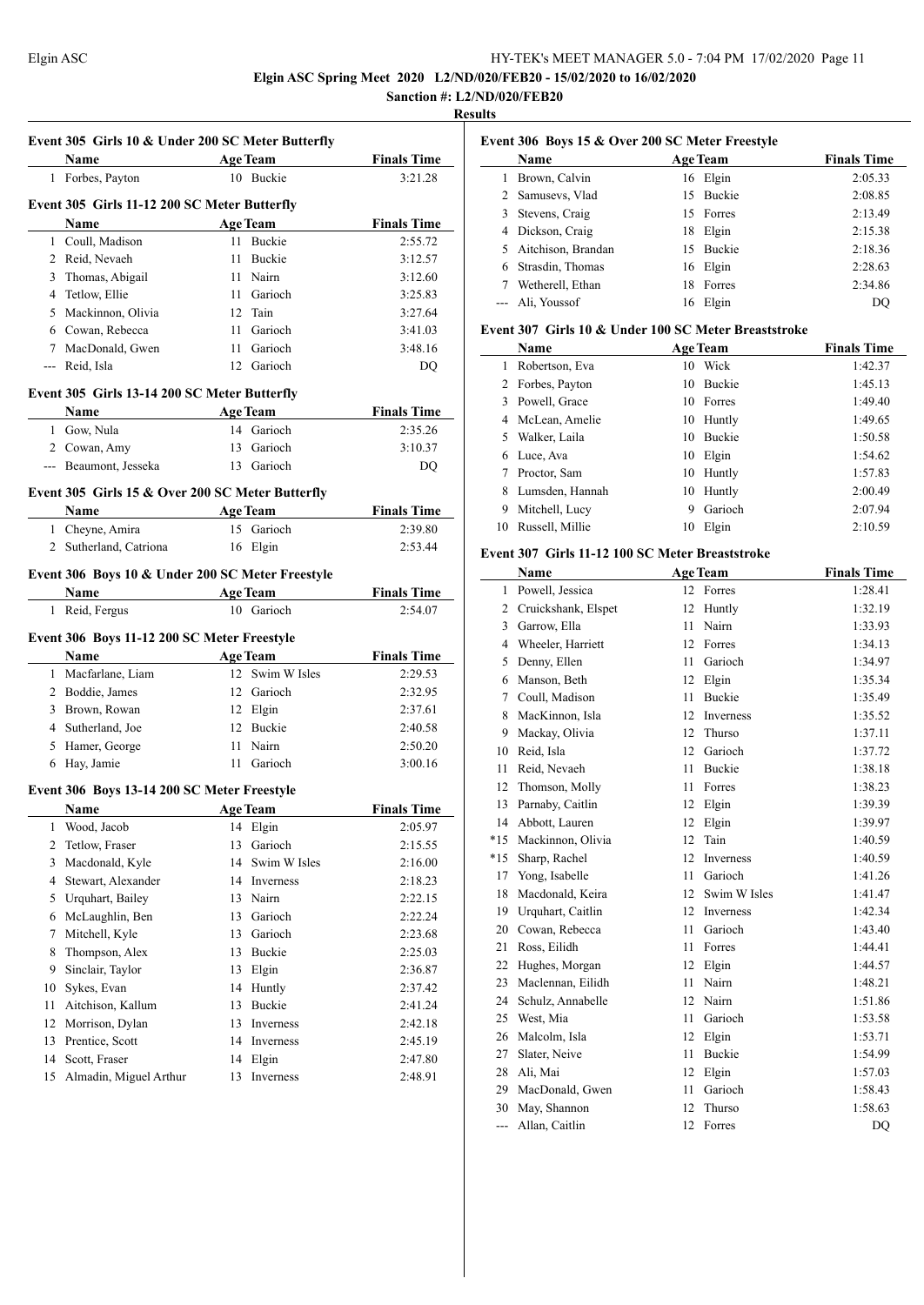**Elgin ASC Spring Meet 2020 L2/ND/020/FEB20 - 15/02/2020 to 16/02/2020**

#### **Sanction #: L2/ND/020/FEB20 Results**

 $\frac{1}{2}$ 

|    | (Event 307 Girls 11-12 100 SC Meter Breaststroke)<br>Name |              | <b>Age Team</b>             | <b>Finals Time</b>            |
|----|-----------------------------------------------------------|--------------|-----------------------------|-------------------------------|
|    | --- Gonzalez, Lucia                                       | $12^{\circ}$ | Forres                      | DQ                            |
|    | --- Tetlow, Ellie                                         | 11           | Garioch                     | DQ                            |
|    |                                                           |              |                             |                               |
|    | Event 307 Girls 13-14 100 SC Meter Breaststroke           |              |                             |                               |
|    | Name                                                      |              | <b>Age Team</b>             | <b>Finals Time</b>            |
|    | 1 Ross, Eleanor                                           |              | 13 Tain                     | 1:21.55                       |
|    | 2 Cheshire, Maya                                          | 13           | Elgin                       | 1:23.44                       |
|    | 3 Nairn, Jessica                                          |              | 14 Elgin                    | 1:24.75                       |
|    | 4 Johnston, Lilly                                         |              | 14 Elgin                    | 1:26.09                       |
|    | 5 Smith, Erin                                             | 13           | Swim W Isles                | 1:29.83                       |
|    | 6 Ross, Eve                                               |              | 13 Nairn                    | 1:30.54                       |
|    | 7 Cowan, Amy                                              |              | 13 Garioch                  | 1:31.77                       |
| 8  | Cowie, Lucy                                               |              | 13 Buckie                   | 1:31.89                       |
|    | 9 Coull, Isla                                             |              | 14 Buckie                   | 1:33.63                       |
| 10 | Hamer, Emily                                              |              | 13 Nairn                    | 1:34.97                       |
| 11 | Menzies, Isla                                             |              | 14 Huntly                   | 1:36.37                       |
|    | 12 Green, Anneliese                                       |              | 14 Huntly                   | 1:37.38                       |
|    | 13 Beaumont, Jesseka                                      |              | 13 Garioch                  | 1:40.00                       |
|    | 14 Dodds, Olivia                                          |              | 13 Huntly                   | 1:40.88                       |
|    | 15 Bain, Keira                                            |              | 13 Thurso                   | 1:41.81                       |
|    | 16 Lang, Chelsea                                          |              | 13 Buckie                   | 1:43.49                       |
|    | 17 Ali, Alia                                              |              | 14 Elgin                    | 1:49.70                       |
|    | 18 Murdoch, Ellie                                         | 13           | Elgin                       | 2:01.21                       |
|    | --- Bandeira, Kirsty                                      | 13           | Inverness                   | DQ                            |
|    | Event 307 Girls 15 & Over 100 SC Meter Breaststroke       |              |                             |                               |
|    | Name                                                      |              | <b>Age Team</b>             | <b>Finals Time</b>            |
| 1  | Schulz, Jessica                                           | 15           | Tain                        | 1:17.23                       |
|    | 2 Boddie, Catherine                                       | 15           | Garioch                     | 1:22.44                       |
|    | 3 Cheyne, Amira                                           |              | 15 Garioch                  | 1:23.47                       |
|    |                                                           |              |                             | 1:26.31                       |
|    | 4 Newlands, Georgie                                       |              | 17 Elgin                    |                               |
|    | 5 Morton, Janey                                           |              | 16 Elgin                    | 1:28.37                       |
|    | 6 Williamson, Amy                                         |              | 16 Wick                     | 1:28.54                       |
|    | 7 Rodwell, Annabel                                        |              | 16 Huntly                   | 1:29.27                       |
|    | 8 Wetherell, Maddison                                     |              | 15 Forres                   | 1:30.72                       |
|    | 9 Murray, Erin                                            |              | 16 Buckie                   | 1:32.02                       |
|    | 10 Parnaby, Alana                                         |              | 15 Elgin                    | 1:34.32                       |
|    | 11 Scott, Charlotte                                       |              | 17 Elgin                    | 1:35.75                       |
|    | Event 401 Boys 10 & Under 200 SC Meter Backstroke         |              |                             |                               |
|    | Name                                                      |              | <b>Age Team</b>             | <b>Finals Time</b>            |
|    | 1 Reid, Fergus                                            |              | 10 Garioch                  | 3:14.73                       |
|    | Event 401 Boys 11-12 200 SC Meter Backstroke              |              |                             |                               |
|    | Name                                                      |              | <b>Age Team</b>             | <b>Finals Time</b>            |
|    | 1 Boddie, James                                           |              | 12 Garioch                  | 2:50.70                       |
|    | 2 Brown, Rowan                                            |              | 12 Elgin                    | 2:52.08                       |
|    | 3 Hay, Jamie                                              |              | 11 Garioch                  | 3:08.58                       |
|    | 4 McNally, Dylan                                          |              | 11 Forres                   | 3:17.96                       |
|    | --- Hamer, George                                         |              | 11 Nairn                    | DQ                            |
|    |                                                           |              |                             |                               |
|    | Event 401 Boys 13-14 200 SC Meter Backstroke              |              |                             |                               |
|    | Name<br>1 Brown, Lucas                                    |              | <b>Age Team</b><br>14 Elgin | <b>Finals Time</b><br>2:16.10 |
|    |                                                           | 13           |                             |                               |
|    | 2 Thompson, Alex                                          |              | Buckie                      | 2:33.49                       |
| 3  | Tetlow, Fraser                                            |              | 13 Garioch<br>13 Nairn      | 2:34.67                       |
| 4  | Urquhart, Bailey                                          |              |                             | 2:39.00                       |

| 5 McLaughlin, Ben    |     | 13 Garioch    | 2:42.15 |
|----------------------|-----|---------------|---------|
| 6 McLaughlin, Fraser |     | 13 Elgin      | 2:49.23 |
| 7 Sinclair, Taylor   |     | 13 Elgin      | 2:59.10 |
| 8 Aitchison, Kallum  | 13. | <b>Buckie</b> | 3:01.44 |
| 9 Prentice, Scott    |     | Inverness     | 3:09.96 |

#### **Event 401 Boys 15 & Over 200 SC Meter Backstroke**

| <b>Name</b>         |  | <b>Age Team</b> | <b>Finals Time</b> |
|---------------------|--|-----------------|--------------------|
| Brown, Calvin<br>1. |  | 16 Elgin        | 2:29.81            |
| 2 Dickson, Craig    |  | 18 Elgin        | 2:31.87            |
| 3 Wetherell, Ethan  |  | 18 Forres       | 2:45.70            |
| 4 Scott, Bradley    |  | 15 Elgin        | 2:47.75            |
| 5 Ali, Youssof      |  | 16 Elgin        | 2:48.59            |

#### **Event 402 Girls 10 & Under 50 SC Meter Freestyle AGE GROUP**

| Name |                    |    | <b>Age Team</b> | <b>Finals Time</b> |
|------|--------------------|----|-----------------|--------------------|
| 1    | Robertson, Eva     | 10 | Wick            | 35.09              |
| 2    | McLean, Amelie     | 10 | Huntly          | 35.33              |
| 3    | Powell, Grace      | 10 | Forres          | 37.31              |
| 4    | Fraser, Olivia     | 10 | Garioch         | 38.64              |
| 5    | Coghill, Kirsten   | 10 | Thurso          | 38.69              |
| 6    | Lumsden, Hannah    | 10 | Huntly          | 38.83              |
| 7    | Melville, Sapphire | 10 | Nairn           | 39.33              |
| 8    | Walker, Laila      | 10 | <b>Buckie</b>   | 40.04              |
| 9    | Mackenzie, Alana   | 10 | Thurso          | 41.25              |
| 10   | Watson, Tyla Paige | 9  | Inverness       | 42.19              |
| 11   | Tweedie, Katy      | 10 | Garioch         | 42.89              |
| 12   | Proctor, Sam       | 10 | Huntly          | 43.34              |
| 13   | Mitchell, Lucy     | 9  | Garioch         | 43.76              |
| 14   | Barrett, Sarah     | 9  | Elgin           | 44.46              |
| 15   | Searle, Millie     | 8  | Garioch         | 45.28              |
| 16   | Simpson, Phoebe    | 8  | Garioch         | 46.47              |
| 17   | Morrice, Heidi     | 9  | Garioch         | 47.30              |
| 18   | Tweedie, Libby     | 8  | Garioch         | 49.27              |
| 19   | Smith, Ava         | 8  | Garioch         | 51.22              |
| 20   | Tondor, Kamilla    | 9  | Inverness       | 53.19              |
| ---  | MacDougall, Emily  | 10 | Thurso          | DQ                 |

#### **Event 402 Girls 11-12 50 SC Meter Freestyle AGE GROUP**

|    | Name                |    | <b>Age Team</b> | <b>Finals Time</b> |
|----|---------------------|----|-----------------|--------------------|
| 1  | Coull, Madison      | 11 | Buckie          | 30.62              |
| 2  | Powell, Jessica     | 12 | Forres          | 31.55              |
| 3  | Denny, Ellen        | 11 | Garioch         | 32.37              |
| 4  | Abbott, Lauren      | 12 | Elgin           | 32.47              |
| 5  | Reid, Isla          | 12 | Garioch         | 33.23              |
| 6  | Cruickshank, Elspet | 12 | Huntly          | 33.28              |
| 7  | Parnaby, Caitlin    | 12 | Elgin           | 33.77              |
| 8  | Manson, Beth        | 12 | Elgin           | 33.82              |
| 9  | Urquhart, Caitlin   | 12 | Inverness       | 33.90              |
| 10 | Reid, Nevaeh        | 11 | Buckie          | 34.32              |
| 11 | Mackinnon, Olivia   | 12 | Tain            | 34.37              |
| 12 | Macdonald, Keira    | 12 | Swim W Isles    | 34.43              |
| 13 | Mackay, Megan       | 12 | Thurso          | 34.51              |
| 14 | Thomson, Molly      | 11 | Forres          | 34.69              |
| 15 | Baikie, Kati        | 12 | Wick            | 35.82              |
| 16 | Schulz, Annabelle   | 12 | Nairn           | 35.93              |
| 17 | Maclennan, Eilidh   | 11 | Nairn           | 35.99              |
| 18 | Cowan, Rebecca      | 11 | Garioch         | 36.08              |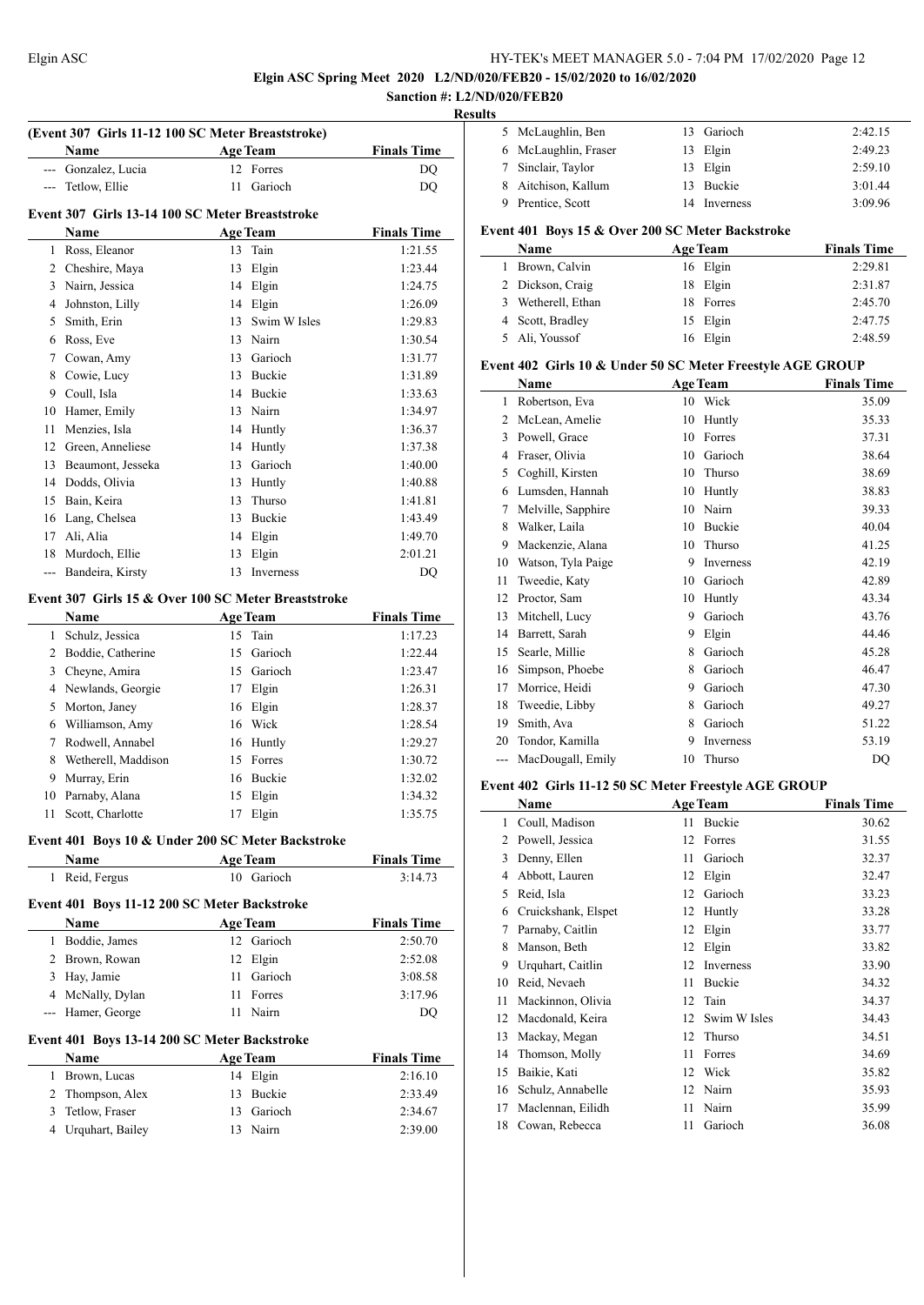**Elgin ASC Spring Meet 2020 L2/ND/020/FEB20 - 15/02/2020 to 16/02/2020**

#### **Sanction #: L2/ND/020/FEB20 Results**

|      | (Event 402 Girls 11-12 50 SC Meter Freestyle AGE GROUP) |             |
|------|---------------------------------------------------------|-------------|
| Namo | $A_{\alpha\alpha}$ Toom                                 | Finale Time |

|    | Name                 |    | <b>Age Team</b>  | <b>Finals Time</b> |
|----|----------------------|----|------------------|--------------------|
| 19 | Yong, Isabelle       | 11 | Garioch          | 36.58              |
| 20 | Malcolm, Isla        | 12 | Elgin            | 36.73              |
| 21 | MacKinnon, Isla      | 12 | <b>Inverness</b> | 36.99              |
| 22 | West, Mia            | 11 | Garioch          | 37.59              |
| 23 | Craigie, Chloe       |    | 12 Thurso        | 37.64              |
| 24 | MacDonald, Gwen      | 11 | Garioch          | 39.13              |
| 25 | Ali, Mai             | 12 | Elgin            | 39.15              |
| 26 | Tetlow, Ellie        | 11 | Garioch          | 39.18              |
| 27 | Hughes, Morgan       | 12 | Elgin            | 39.46              |
| 28 | Gonzalez, Lucia      | 12 | Forres           | 40.06              |
| 29 | Campbell, Grace      | 11 | <b>Thurso</b>    | 41.91              |
| 30 | Allan, Caitlin       | 12 | Forres           | 42.13              |
| 31 | Roberts, Olivia      | 11 | Forres           | 43.17              |
| 32 | McWilliam, Elizabeth | 11 | Garioch          | 44.02              |
| 33 | Hunt, Daisy          | 11 | Thurso           | 44.27              |

# **Event 402 Girls 13-14 50 SC Meter Freestyle AGE GROUP**

|    | Name              |    | <b>Age Team</b> | <b>Finals Time</b> |
|----|-------------------|----|-----------------|--------------------|
| 1  | Ross, Eleanor     | 13 | Tain            | 29.67              |
| 2  | Woodman, Darcey   | 13 | Nairn           | 30.08              |
| 3  | Nairn, Jessica    | 14 | Elgin           | 30.18              |
| 4  | Menzies, Isla     | 14 | Huntly          | 30.35              |
| 5  | Gow, Nula         | 14 | Garioch         | 30.53              |
| 6  | Green, Anneliese  | 14 | Huntly          | 30.79              |
| 7  | Smith, Erin       | 13 | Swim W Isles    | 31.38              |
| 8  | Cowan, Amy        | 13 | Garioch         | 32.08              |
| 9  | McNally, Shannon  | 14 | Forres          | 32.22              |
| 10 | Bandeira, Kirsty  | 13 | Inverness       | 32.23              |
| 11 | Dodds, Olivia     | 13 | Huntly          | 32.55              |
| 12 | Proctor, Lindsay  | 14 | Huntly          | 32.73              |
| 13 | Bain, Keira       | 13 | Thurso          | 33.24              |
| 14 | Strasdin, Niamh   | 14 | Elgin           | 33.31              |
| 15 | Abbott, Chloe     | 14 | Elgin           | 33.44              |
| 16 | Coull, Isla       | 14 | <b>Buckie</b>   | 33.72              |
| 17 | Cowie, Lucy       | 13 | Buckie          | 35.23              |
| 18 | Long, Abigail     | 14 | Elgin           | 35.60              |
| 19 | Lang, Chelsea     | 13 | Buckie          | 35.76              |
| 20 | Beaumont, Jesseka | 13 | Garioch         | 35.91              |
| 21 | Wood, Chloe       | 13 | Huntly          | 35.96              |
| 22 | Ali, Alia         | 14 | Elgin           | 37.28              |
| 23 | Le Sueur, Laud    | 13 | Inverness       | 43.56              |

# **Event 402 Girls 15 & Over 50 SC Meter Freestyle AGE GROUP**

 $\overline{a}$ 

|    | Name                  |    | <b>Age Team</b> | <b>Finals Time</b> |
|----|-----------------------|----|-----------------|--------------------|
| 1  | Smith-Macaulay, Rosie |    | 16 Nairn        | 29.49              |
|    | 2 Newlands, Georgie   | 17 | Elgin           | 29.64              |
| 3  | Sutherland, Catriona  | 16 | Elgin           | 29.97              |
| 4  | Boddie, Catherine     | 15 | Garioch         | 30.03              |
| 5. | Williamson, Amy       |    | 16 Wick         | 30.27              |
| 6  | Cheyne, Amira         | 15 | Garioch         | 30.29              |
|    | Rodwell, Annabel      |    | 16 Huntly       | 30.99              |
| 8  | Scott, Charlotte      | 17 | Elgin           | 32.13              |
| 9  | Morton, Janey         | 16 | Elgin           | 32.75              |
| 10 | May, Rachel           | 15 | Thurso          | 33.57              |
| 11 | Murray, Erin          | 16 | <b>Buckie</b>   | 34.19              |
|    |                       |    |                 |                    |

| Event 403 Boys 10 & Under 50 SC Meter Butterfly |                                            |    |                  |                    |  |
|-------------------------------------------------|--------------------------------------------|----|------------------|--------------------|--|
|                                                 | Name                                       |    | <b>Age Team</b>  | <b>Finals Time</b> |  |
| 1                                               | Mills, Edward                              | 10 | Thurso           | 40.15              |  |
| 2                                               | Carruthers, Lucas                          | 10 | Forres           | 45.50              |  |
| 3                                               | Westwood, Mackenzie                        | 10 | Wick             | 47.88              |  |
| 4                                               | Reid, Fergus                               | 10 | Garioch          | 53.78              |  |
| 5                                               | Ross, Euan                                 | 9  | Forres           | 54.99              |  |
| 6                                               | Paterson, Ryan                             | 10 | Forres           | 1:01.33            |  |
|                                                 | Event 403 Boys 11-12 50 SC Meter Butterfly |    |                  |                    |  |
|                                                 | Name                                       |    | <b>Age Team</b>  | <b>Finals Time</b> |  |
| 1                                               | Sutherland, Joe                            | 12 | <b>Buckie</b>    | 34.84              |  |
| $\overline{c}$                                  | Macfarlane, Liam                           | 12 | Swim W Isles     | 34.97              |  |
| 3                                               | Boddie, James                              | 12 | Garioch          | 35.73              |  |
| 4                                               | Walker, Evan                               | 12 | Buckie           | 43.41              |  |
| 5                                               | Paterson, Lewis                            | 12 | Forres           | 45.18              |  |
| 6                                               | Bremner, Lachlan                           | 11 | <b>Inverness</b> | 45.20              |  |
| 7                                               | Hay, Jamie                                 | 11 | Garioch          | 46.01              |  |
| 8                                               | MacDonald, Tearlach                        | 11 | <b>Inverness</b> | 48.81              |  |
| 9                                               | Long, George                               | 11 | Elgin            | 51.68              |  |
| 10                                              | McDonald, Harris                           | 11 | Elgin            | 1:01.61            |  |

Proctor, Vicky 16 Huntly 34.83

#### **Event 403 Boys 13-14 50 SC Meter Butterfly**

|    | <b>Name</b>       |    | <b>Age Team</b> | <b>Finals Time</b> |
|----|-------------------|----|-----------------|--------------------|
| 1  | Brown, Lucas      |    | 14 Elgin        | 29.09              |
| 2  | Urquhart, Bailey  |    | 13 Nairn        | 31.85              |
| 3  | Tetlow, Fraser    | 13 | Garioch         | 32.66              |
| 4  | Macdonald, Kyle   |    | 14 Swim W Isles | 32.78              |
| 5  | Mitchell, Kyle    |    | 13 Garioch      | 33.23              |
| 6  | McLaughlin, Ben   |    | 13 Garioch      | 33.82              |
| 7  | Morrison, Dylan   | 13 | Inverness       | 35.66              |
| 8  | Thompson, Alex    | 13 | Buckie          | 36.77              |
| 9  | Aitchison, Kallum | 13 | <b>Buckie</b>   | 38.66              |
| 10 | Prentice, Scott   |    | 14 Inverness    | 51.23              |
|    | Sykes, Evan       |    | 14 Huntly       | DO                 |

#### **Event 403 Boys 15 & Over 50 SC Meter Butterfly**

 $\overline{\phantom{a}}$ 

 $\overline{a}$ 

| <b>Name</b>        | <b>Age Team</b> | <b>Finals Time</b> |
|--------------------|-----------------|--------------------|
| Dickson, Craig     | Elgin<br>18     | 28.32              |
| Weir, Lucas        | 17 Nairn        | 28.53              |
| Samusevs, Vlad     | 15 Buckie       | 29.08              |
| 4 Stevens, Craig   | 15 Forres       | 29.99              |
| 5 Strasdin, Thomas | 16 Elgin        | 30.12              |
| Aitchison, Brandan | <b>Buckie</b>   | 30.90              |

#### **Event 404 Girls 10 & Under 200 SC Meter Breaststroke**

| <b>Name</b>       | <b>Age Team</b> | <b>Finals Time</b> |
|-------------------|-----------------|--------------------|
| 1 Forbes, Payton  | 10 Buckie       | 3:33.15            |
| --- Walker, Laila | 10 Buckie       | DO                 |

#### **Event 404 Girls 11-12 200 SC Meter Breaststroke**

| <b>Name</b>           |  | <b>Age Team</b> | <b>Finals Time</b> |
|-----------------------|--|-----------------|--------------------|
| 1 Powell, Jessica     |  | 12 Forres       | 3:12.09            |
| 2 Denny, Ellen        |  | 11 Garioch      | 3:18.06            |
| 3 Cruickshank, Elspet |  | 12 Huntly       | 3:20.78            |
| 4 Coull, Madison      |  | 11 Buckie       | 3:21.58            |
| 5 Manson, Beth        |  | 12 Elgin        | 3:21.67            |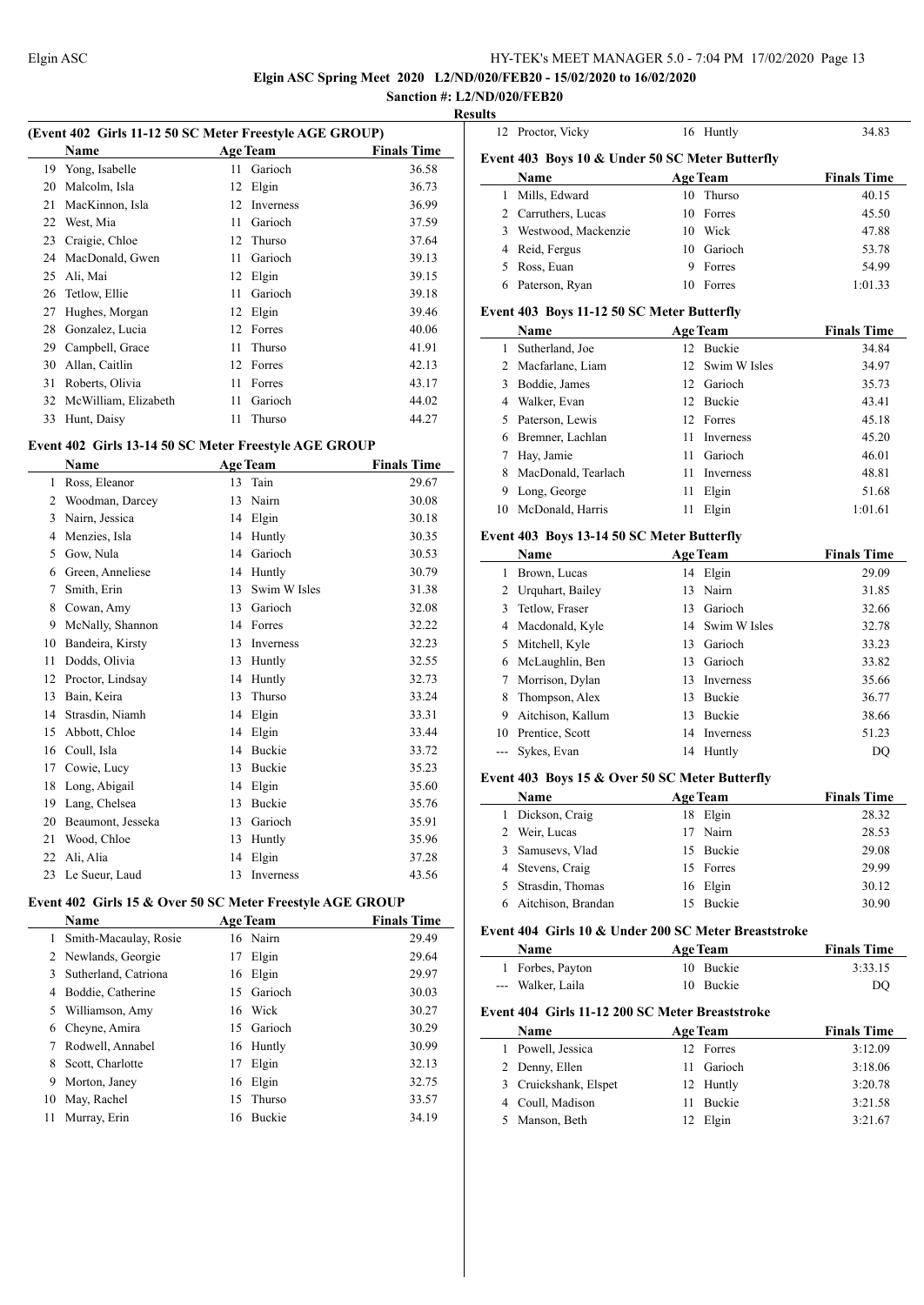**Elgin ASC Spring Meet 2020 L2/ND/020/FEB20 - 15/02/2020 to 16/02/2020**

#### **Sanction #: L2/ND/020/FEB20 Results**

 $\overline{\phantom{a}}$ 

 $\overline{a}$ 

|    | 4 Mitchell, Kyle          | 13  | Garioch          | 1:12.29 |
|----|---------------------------|-----|------------------|---------|
|    | 5 McLaughlin, Ben         | 13  | Garioch          | 1:12.41 |
| 6  | Macdonald, Kyle           |     | 14 Swim W Isles  | 1:14.73 |
|    | McLaughlin, Fraser        | 13  | Elgin            | 1:19.03 |
| 8  | Morrison, Dylan           | 13. | <b>Inverness</b> | 1:21.72 |
| 9  | Thompson, Alex            | 13. | <b>Buckie</b>    | 1:24.38 |
|    | 10 Sinclair, Taylor       | 13  | Elgin            | 1:28.86 |
| 11 | Scott, Fraser             | 14  | Elgin            | 1:30.26 |
|    | 12 Almadin, Miguel Arthur | 13  | <b>Inverness</b> | 1:36.03 |

#### **Event 405 Boys 15 & Over 100 SC Meter Butterfly**

|   | Name                 | <b>Age Team</b> | <b>Finals Time</b> |
|---|----------------------|-----------------|--------------------|
|   | Samusevs, Vlad       | 15 Buckie       | 1:04.41            |
|   | 2 Dickson, Craig     | 18 Elgin        | 1:05.25            |
| 3 | Brown, Calvin        | 16 Elgin        | 1:10.22            |
|   | 4 Aitchison, Brandan | 15 Buckie       | 1:10.52            |
|   | 5 Strasdin, Thomas   | 16 Elgin        | 1:11.51            |
| 6 | Ali, Youssof         | 16 Elgin        | 1:19.50            |
|   | Scott, Bradley       | 15 Elgin        | 1:21.66            |

#### **Event 406 Girls 10 & Under 50 SC Meter Breaststroke**

|     | Name               |    | <b>Age Team</b> | <b>Finals Time</b> |
|-----|--------------------|----|-----------------|--------------------|
| 1   | Robertson, Eva     | 10 | Wick            | 48.03              |
| 2   | Coghill, Kirsten   | 10 | Thurso          | 48.86              |
| 3   | McLean, Amelie     | 10 | Huntly          | 49.25              |
| 4   | Melville, Sapphire | 10 | Nairn           | 49.50              |
| 5   | MacDougall, Emily  | 10 | Thurso          | 52.08              |
| 6   | Tweedie, Katy      | 10 | Garioch         | 52.86              |
| 7   | Fraser, Olivia     | 10 | Garioch         | 54.59              |
| 8   | Proctor, Sam       | 10 | Huntly          | 55.20              |
| 9   | Lumsden, Hannah    | 10 | Huntly          | 55.52              |
| 10  | Tondor, Kamilla    | 9  | Inverness       | 57.06              |
| 11  | Mackenzie, Alana   | 10 | Thurso          | 57.75              |
| 12  | Mitchell, Lucy     | 9  | Garioch         | 59.49              |
| 13  | Searle, Millie     | 8  | Garioch         | 59.69              |
| 14  | Simpson, Phoebe    | 8  | Garioch         | 1:00.92            |
| 15  | Barrett, Sarah     | 9  | Elgin           | 1:01.19            |
| 16  | Tweedie, Libby     | 8  | Garioch         | 1:01.33            |
| 17  | Smith, Ava         | 8  | Garioch         | 1:03.47            |
| 18  | Watson, Tyla Paige | 9  | Inverness       | 1:06.42            |
| --- | Walker, Laila      | 10 | Buckie          | DO                 |

#### **Event 406 Girls 11-12 50 SC Meter Breaststroke**

|    | Name                | <b>Age Team</b> |               | <b>Finals Time</b> |
|----|---------------------|-----------------|---------------|--------------------|
| 1  | Cruickshank, Elspet |                 | 12 Huntly     | 41.47              |
| 2  | Powell, Jessica     | 12              | Forres        | 42.27              |
| 3  | Coull, Madison      | 11              | <b>Buckie</b> | 43.23              |
| 4  | Abbott, Lauren      | 12              | Elgin         | 43.26              |
| 5  | Reid, Nevaeh        | 11              | <b>Buckie</b> | 44.12              |
| 6  | Mackay, Olivia      |                 | 12 Thurso     | 44.18              |
| 7  | Manson, Beth        | 12              | Elgin         | 44.53              |
| 8  | Reid, Isla          | 12              | Garioch       | 44.86              |
| 9  | Denny, Ellen        | 11              | Garioch       | 45.18              |
| 10 | Thomson, Molly      | 11              | Forres        | 45.29              |
| 11 | Mackinnon, Olivia   | 12              | Tain          | 45.85              |
| 12 | MacKinnon, Isla     | 12              | Inverness     | 45.89              |
| 13 | Yong, Isabelle      | 11              | Garioch       | 46.56              |
| 14 | Sharp, Rachel       | 12              | Inverness     | 46.72              |

|                | <b>Name</b>                                                                                             |    | <b>Age Team</b>  | <b>Finals Time</b> |
|----------------|---------------------------------------------------------------------------------------------------------|----|------------------|--------------------|
| 6              | Mackay, Olivia                                                                                          | 12 | Thurso           | 3:25.13            |
| 7              | Reid, Isla                                                                                              | 12 | Garioch          | 3:25.49            |
| 8              | Reid, Nevaeh                                                                                            | 11 | <b>Buckie</b>    | 3:30.09            |
| 9              | Sharp, Rachel                                                                                           | 12 | <b>Inverness</b> | 3:40.60            |
| 10             | Mackay, Megan                                                                                           | 12 | Thurso           | 3:43.79            |
| 11             | Cowan, Rebecca                                                                                          | 11 | Garioch          | 3:44.07            |
| 12             | Craigie, Chloe                                                                                          | 12 | Thurso           | 3:46.89            |
| 13             | Tetlow, Ellie                                                                                           | 11 | Garioch          | 3:51.99            |
| 14             | West, Mia                                                                                               | 11 | Garioch          | 4:07.62            |
| ---            | Yong, Isabelle                                                                                          | 11 | Garioch          | DQ                 |
|                | Event 404 Girls 13-14 200 SC Meter Breaststroke                                                         |    |                  |                    |
|                | <b>Name</b>                                                                                             |    | <b>Age Team</b>  | <b>Finals Time</b> |
| 1              | Cheshire, Maya                                                                                          | 13 | Elgin            | 2:58.09            |
| $\overline{2}$ | Johnston, Lilly                                                                                         | 14 | Elgin            | 3:01.79            |
| 3              | Nairn, Jessica                                                                                          | 14 | Elgin            | 3:06.15            |
| 4              | Cowan, Amy                                                                                              | 13 | Garioch          | 3:14.93            |
| 5              | Ross, Eve                                                                                               | 13 | Nairn            | 3:15.73            |
| 6              | Cowie, Lucy                                                                                             | 13 | <b>Buckie</b>    | 3:16.14            |
| 7              | McNally, Shannon                                                                                        | 14 | Forres           | 3:18.43            |
| 8              | Coull, Isla                                                                                             | 14 | Buckie           | 3:24.49            |
| 9              | Abbott, Chloe                                                                                           | 14 | Elgin            | 3:30.17            |
| 10             | Bain, Keira                                                                                             | 13 | Thurso           | 3:30.70            |
| 11             | Long, Abigail                                                                                           | 14 | Elgin            | 3:31.33            |
| 12             | Strasdin, Niamh                                                                                         | 14 | Elgin            | 3:32.35            |
| 13             | Beaumont, Jesseka                                                                                       | 13 | Garioch          | 3:35.87            |
| 14             | Lang, Chelsea                                                                                           | 13 | Buckie           | 3:43.37            |
| ---            | Hamer, Emily                                                                                            | 13 | Nairn            | <b>DQ</b>          |
|                | $F_{\text{start}}$ 404 $G_{\text{right}}$ 45.0 $\Omega_{\text{right}}$ 400.861 Meter $D_{\text{right}}$ |    |                  |                    |

#### **Event 404 Girls 15 & Over 200 SC Meter Breaststroke**

**(Event 404 Girls 11-12 200 SC Meter Breaststroke)**

| <b>Name</b>         | <b>Age Team</b> | <b>Finals Time</b> |
|---------------------|-----------------|--------------------|
| Schulz, Jessica     | 15 Tain         | 2:48.99            |
| 2 Boddie, Catherine | 15 Garioch      | 2:52.59            |
| 3 Cheyne, Amira     | 15 Garioch      | 2:59.06            |
| 4 Morton, Janey     | 16 Elgin        | 3:08.90            |
| 5 Rodwell, Annabel  | 16 Huntly       | 3:14.57            |
| 6 Parnaby, Alana    | 15 Elgin        | 3:21.82            |
| Scott, Charlotte    | Elgin           | 3:36.89            |

# **Event 405 Boys 11-12 100 SC Meter Butterfly**

|                                                      | <b>Name</b>        |    | <b>Age Team</b> | <b>Finals Time</b> |  |  |  |
|------------------------------------------------------|--------------------|----|-----------------|--------------------|--|--|--|
| 1                                                    | Macfarlane, Liam   |    | 12 Swim W Isles | 1:20.54            |  |  |  |
|                                                      | 2 Sutherland, Joe  |    | 12 Buckie       | 1:21.20            |  |  |  |
| 3                                                    | Boddie, James      |    | 12 Garioch      | 1:25.74            |  |  |  |
| 4                                                    | Brown, Rowan       |    | 12 Elgin        | 1:29.00            |  |  |  |
|                                                      | 5 McDonald, Archie |    | 12 Elgin        | 1:36.33            |  |  |  |
| 6                                                    | Mills, George      |    | 12 Thurso       | 1:47.64            |  |  |  |
| 7                                                    | Walker, Evan       |    | 12 Buckie       | 1:48.11            |  |  |  |
| 8                                                    | Campbell, Craig    | 11 | Thurso          | 2:04.73            |  |  |  |
| 9                                                    | Holliday, Finan    | 11 | Elgin           | 2:14.75            |  |  |  |
| <b>Event 405. Roys 13.14.100 SC. Motor Butterfly</b> |                    |    |                 |                    |  |  |  |

### **Event 405 Boys 13-14 100 SC Meter Butterfly**

| <b>Name</b>          | <b>Age Team</b> | <b>Finals Time</b> |
|----------------------|-----------------|--------------------|
| Wood, Jacob          | 14 Elgin        | 1:09.16            |
| 2 Tetlow, Fraser     | 13 Garioch      | 1:10.97            |
| 3 Stewart, Alexander | 14 Inverness    | 1:12.06            |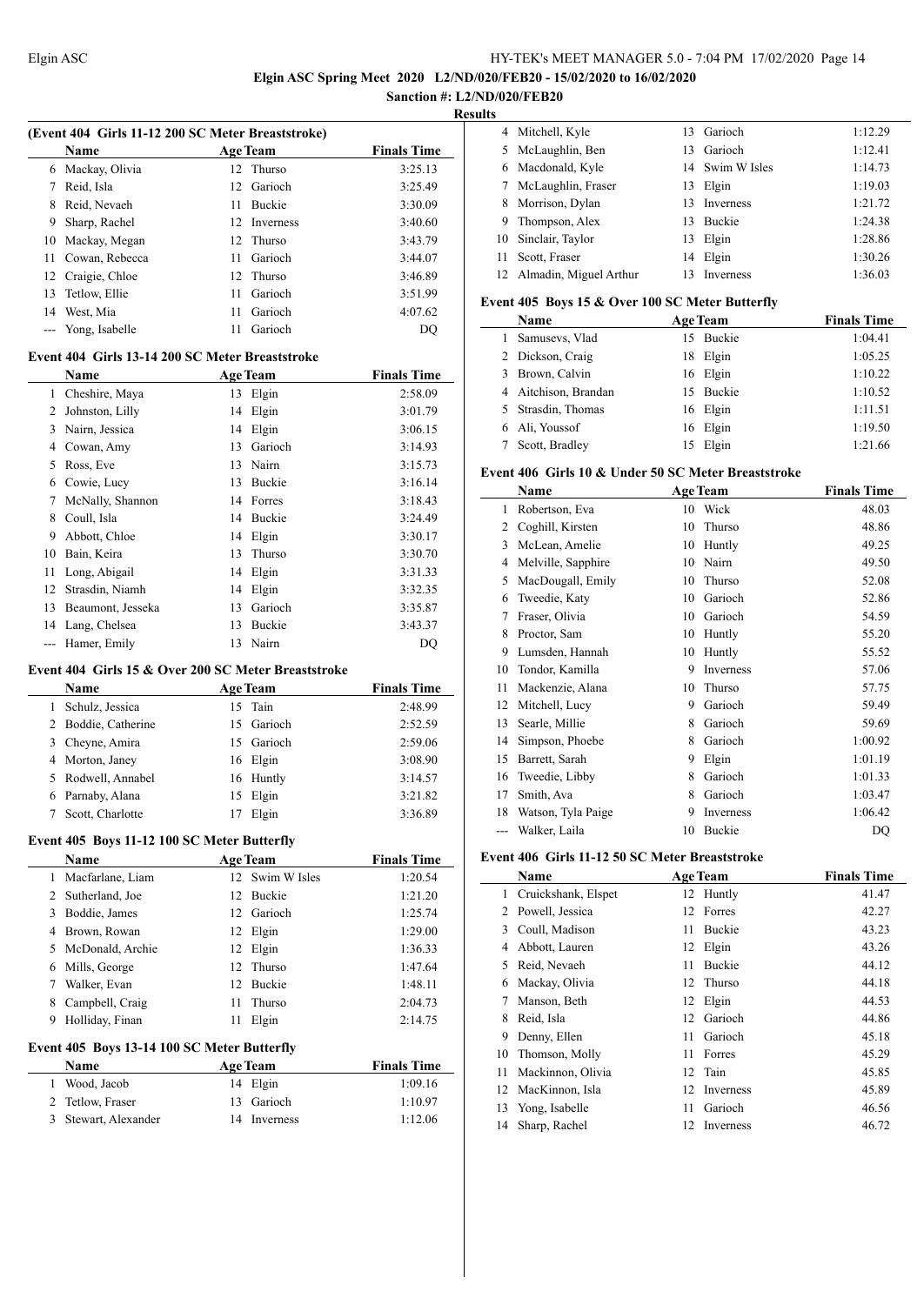**Elgin ASC Spring Meet 2020 L2/ND/020/FEB20 - 15/02/2020 to 16/02/2020**

#### **Sanction #: L2/ND/020/FEB20 Results**

| (Event 406 Girls 11-12 50 SC Meter Breaststroke) |                      |    |                 |                    |  |  |
|--------------------------------------------------|----------------------|----|-----------------|--------------------|--|--|
|                                                  | <b>Name</b>          |    | <b>Age Team</b> | <b>Finals Time</b> |  |  |
| 15                                               | Parnaby, Caitlin     |    | 12 Elgin        | 47.09              |  |  |
| 16                                               | Urquhart, Caitlin    | 12 | Inverness       | 47.33              |  |  |
| 17                                               | Cowan, Rebecca       | 11 | Garioch         | 47.87              |  |  |
| 18                                               | Hughes, Morgan       | 12 | Elgin           | 47.94              |  |  |
| 19                                               | Macdonald, Keira     | 12 | Swim W Isles    | 47.95              |  |  |
| 20                                               | Mackay, Megan        | 12 | Thurso          | 48.53              |  |  |
| 21                                               | Maclennan, Eilidh    | 11 | Nairn           | 48.59              |  |  |
| 22                                               | Allan, Caitlin       | 12 | Forres          | 48.71              |  |  |
| 23                                               | Malcolm, Isla        | 12 | Elgin           | 51.01              |  |  |
| 24                                               | Roberts, Olivia      | 11 | Forres          | 51.33              |  |  |
| 25                                               | Schulz, Annabelle    | 12 | Nairn           | 51.44              |  |  |
| 26                                               | Gonzalez, Lucia      | 12 | Forres          | 51.49              |  |  |
| 27                                               | West, Mia            | 11 | Garioch         | 51.56              |  |  |
| 28                                               | Tetlow, Ellie        | 11 | Garioch         | 52.59              |  |  |
| 29                                               | Ali, Mai             | 12 | Elgin           | 54.34              |  |  |
| 30                                               | May, Shannon         | 12 | Thurso          | 56.14              |  |  |
| 31                                               | Campbell, Grace      | 11 | Thurso          | 57.44              |  |  |
| 32                                               | McWilliam, Elizabeth | 11 | Garioch         | 59.91              |  |  |
| 33                                               | Hunt, Daisy          | 11 | Thurso          | 1:02.63            |  |  |
| $\overline{a}$                                   | MacDonald, Gwen      | 11 | Garioch         | DQ                 |  |  |
| Event 406 Girls 13-14 50 SC Meter Breaststroke   |                      |    |                 |                    |  |  |

#### **Name Age Team Finals Time**  Nairn, Jessica 14 Elgin 39.00 Smith, Erin 13 Swim W Isles 39.83 Cowan, Amy 13 Garioch 41.19 Johnston, Lilly 14 Elgin 41.23 Coull, Isla 14 Buckie 41.40 Cowie, Lucy 13 Buckie 41.82 McNally, Shannon 14 Forres 42.13 Hamer, Emily 13 Nairn 42.75 Ross, Eve 13 Nairn 43.09 Bandeira, Kirsty 13 Inverness 44.09 Green, Anneliese 14 Huntly 44.22 Menzies, Isla 14 Huntly 44.32 Woodman, Darcey 13 Nairn 44.39 Beaumont, Jesseka 13 Garioch 44.94 Dodds, Olivia 13 Huntly 45.70 Lang, Chelsea 13 Buckie 47.86 17 Wood, Chloe 13 Huntly 54.72 18 Le Sueur, Laud 13 Inverness 55.27

#### **Event 406 Girls 15 & Over 50 SC Meter Breaststroke**

|    | <b>Name</b>           |     | <b>Age Team</b> | <b>Finals Time</b> |
|----|-----------------------|-----|-----------------|--------------------|
| 1  | Schulz, Jessica       |     | 15 Tain         | 36.13              |
| 2  | Cheyne, Amira         | 15. | Garioch         | 38.76              |
| 3  | Smith-Macaulay, Rosie |     | 16 Nairn        | 38.82              |
| 4  | Newlands, Georgie     | 17  | Elgin           | 39.19              |
| 5  | Boddie, Catherine     |     | 15 Garioch      | 39.43              |
| 6  | Williamson, Amy       |     | 16 Wick         | 39.70              |
| 7  | Rodwell, Annabel      |     | 16 Huntly       | 40.07              |
| 8  | Sutherland, Catriona  |     | 16 Elgin        | 41.02              |
| 9  | Morton, Janey         | 16  | Elgin           | 42.20              |
| 10 | Murray, Erin          | 16  | <b>Buckie</b>   | 42.24              |
| 11 | Gallacher, Alana      | 15  | Forres          | 42.59              |

| 12             | Scott, Charlotte                                 | 17              | Elgin           | 43.83              |
|----------------|--------------------------------------------------|-----------------|-----------------|--------------------|
| 13             | Proctor, Vicky                                   | 16              | Huntly          | 48.97              |
|                | Event 407 Boys 10 & Under 100 SC Meter Freestyle |                 |                 |                    |
|                | Name                                             |                 | <b>Age Team</b> | <b>Finals Time</b> |
| 1              | Reid, Fergus                                     | 10              | Garioch         | 1:18.67            |
|                | 2 Carruthers, Lucas                              | 10              | Forres          | 1:24.18            |
| 3              | Westwood, Mackenzie                              | 10              | Wick            | 1:25.73            |
|                |                                                  |                 |                 |                    |
|                | Event 407 Boys 11-12 100 SC Meter Freestyle      |                 |                 |                    |
|                | Name                                             |                 | <b>Age Team</b> | <b>Finals Time</b> |
| 1              | Sutherland, Joe                                  |                 | 12 Buckie       | 1:08.75            |
| 2              | Macfarlane, Liam                                 | 12 <sub>1</sub> | Swim W Isles    | 1:09.08            |
| 3              | Boddie, James                                    | 12              | Garioch         | 1:10.75            |
| 4              | Hamer, George                                    | 11              | Nairn           | 1:17.98            |
| 5              | Paterson, Lewis                                  | 12              | Forres          | 1:19.47            |
| 6              | Hay, Jamie                                       | 11              | Garioch         | 1:21.34            |
| 7              | Campbell, Craig                                  | 11              | Thurso          | 1:21.75            |
| 8              | McDonald, Archie                                 | 12              | Elgin           | 1:21.95            |
| 9              | Mills, George                                    | 12              | Thurso          | 1:22.00            |
| 10             | McNally, Dylan                                   | 11              | Forres          | 1:22.63            |
| 11             | Walker, Evan                                     | 12              | <b>Buckie</b>   | 1:27.76            |
| 12             | Holliday, Finan                                  | 11              | Elgin           | 1:29.43            |
| 13             | Bremner, Lachlan                                 | 11              | Inverness       | 1:30.52            |
| 14             | MacDonald, Tearlach                              | 11              | Inverness       | 1:35.90            |
| 15             | McDonald, Harris                                 | 11              | Elgin           | 1:37.09            |
| 16             | Long, George                                     | 11              | Elgin           | 1:41.68            |
| 17             | Coull, Luke                                      | 11              | <b>Buckie</b>   | 1:46.05            |
| $\overline{a}$ | Robertson, Cody                                  | 11              | Buckie          | DQ                 |
|                |                                                  |                 |                 |                    |
|                | Event 407 Boys 13-14 100 SC Meter Freestyle      |                 |                 |                    |
|                | Name                                             |                 | <b>Age Team</b> | <b>Finals Time</b> |

|    | Name                   |    | <b>Age Team</b> | <b>Finals Time</b> |
|----|------------------------|----|-----------------|--------------------|
| 1  | Brown, Lucas           | 14 | Elgin           | 56.83              |
| 2  | Wood, Jacob            | 14 | Elgin           | 58.71              |
| 3  | Macdonald, Kyle        | 14 | Swim W Isles    | 1:01.66            |
| 4  | Stewart, Alexander     | 14 | Inverness       | 1:02.33            |
| 5  | McLaughlin, Ben        | 13 | Garioch         | 1:03.85            |
| 6  | Tetlow, Fraser         | 13 | Garioch         | 1:05.08            |
| 7  | Morrison, Mark         | 13 | Swim W Isles    | 1:07.02            |
| 8  | Mitchell, Kyle         | 13 | Garioch         | 1:07.22            |
| 9  | Urquhart, Bailey       | 13 | Nairn           | 1:07.83            |
| 10 | McLaughlin, Fraser     | 13 | Elgin           | 1:10.35            |
| 11 | Aitchison, Kallum      | 13 | Buckie          | 1:11.13            |
| 12 | Scott, Fraser          | 14 | Elgin           | 1:11.87            |
| 13 | Sinclair, Taylor       | 13 | Elgin           | 1:13.44            |
| 14 | Morrison, Dylan        | 13 | Inverness       | 1:14.13            |
| 15 | Sykes, Evan            | 14 | Huntly          | 1:14.41            |
| 16 | Almadin, Miguel Arthur | 13 | Inverness       | 1:15.09            |
| 17 | Prentice, Scott        | 14 | Inverness       | 1:15.66            |
| 18 | Norburn, Connall       | 13 | Thurso          | 1:18.67            |
| 19 | Cormack, Liam          | 13 | Thurso          | 1:19.00            |
|    | Hunt, Sandy            | 14 | Thurso          | DQ                 |

#### **Event 407 Boys 15 & Over 100 SC Meter Freestyle**

| <b>Name</b>      | <b>Age Team</b> | <b>Finals Time</b> |
|------------------|-----------------|--------------------|
| 1 Brown, Calvin  | 16 Elgin        | 54.65              |
| 2 Dickson, Craig | 18 Elgin        | 56.92              |
| 3 Samusevs, Vlad | 15 Buckie       | 57.77              |